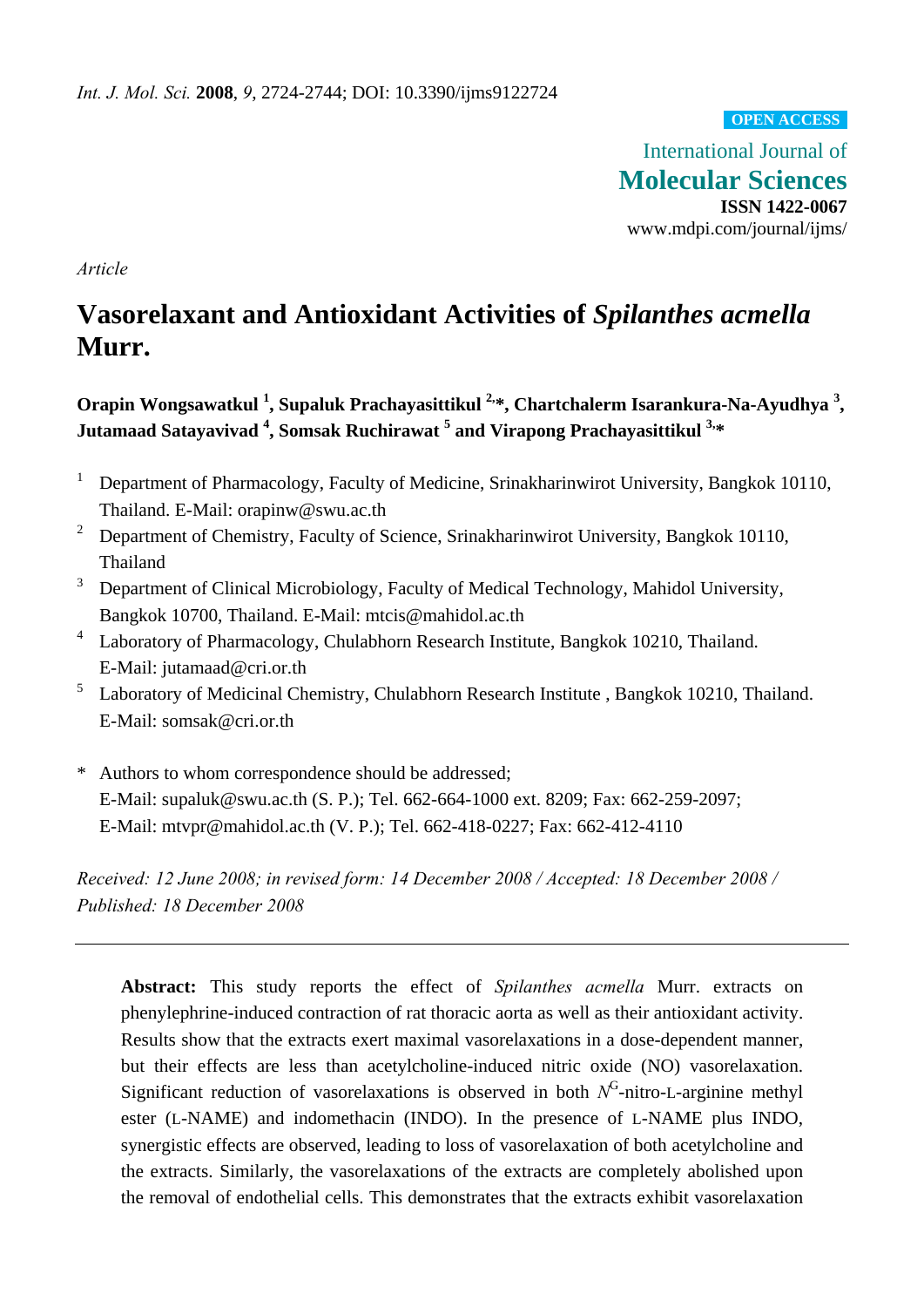*via* partially endothelium-induced NO and prostacyclin in a dose-dependent manner. Significantly, the ethyl acetate extract exerts immediate vasorelaxation ( $ED_{50}$  76.1 ng/mL) and is the most potent antioxidant (DPPH assay). The chloroform extract shows the highest

vasorelaxation and antioxidation (SOD assay). These reveal a potential source of vasodilators and antioxidants.

**Keywords:** *Spilanthes acmella* Murr., vasorelaxant, antioxidant activities, nitric oxide, prostacyclin, thoracic aorta.

#### **1. Introduction**

*Spilanthes acmella* Murr. (para-cress or toothache plant) is a medicinal plant of the Compositae family [1]. It is known in Thai as Phak-Kratt Huawaen and has long been used as a traditional medicine for toothache, headache and treatment of asthma, rheumatism, fever, sore throat and haemorrhoids [1-3]. Its root decoction has been used as a laxative and diuretic drug [2, 4]. It is an annual or short-lived herb, spreads in low open places and requires moist soil [5]. Its flowers and leaves have a pungent taste, accompanied with tingling and numbness [2].

Constituents found in *Spilanthes acmella* Murr. were spilanthol, isobutylamide derivatives [6, 7], αand β-amyrin esters, stigmasterol, myricyl alcohol including sitosterol glucosides [8] and triterpenoidal saponins [9]. Spilanthol showed interesting bioactivities, e.g. strong local anesthetic [10], analgesic [11, 12] and insecticidal activities [3]. Crude flower head extracts of the plant exhibited potent ovicidal, marked larvicidal (LC<sub>50</sub> of 61.43 ppm) and pupicidal activities [13, 14]. The extracts were also shown to exhibit pancreatic lipase inhibition which has potential as candidates for weight loss and obesity control [15]. In addition, the crude flower head extracts displayed strong diuretic action which caused marked increase in urine  $Na^+$ ,  $K^+$  and a reduction in the osmolarity of urine [16]. Moreover, it has been used as anti-toothache formulation for pain relieving within 2-10 min and also useful in treating the swelling and infection of gums [17]. The *Spilanthes acmella* is one of the active ingredients in compositions for acute- or long-term treatment of microbial infections, particularly, oral pathogenic microorganisms, dental caries, periodontosis, gum disease, gum bleeding and/or plaque reduction [18]. In addition, its root powder extract is very effective in treating HIV/AID infection [19]. Presently, cardiovascular disease is one of the most important public health concerns, accountable for morbidity and mortality. Thus new vasoactive ingredients that influence the endothelial cells, which are key regulating cells in the vessel wall, are the striking areas. So far, the effect of *Spilanthes acmella* Murr. on vascular function has not been reported. In this regard, it was of great interest to explore its medicinal value with regards to cardiovascular functions such as regulation of vascular tone. In the present study, we have investigated the effects of *Spilanthes acmella* Murr. extracts on rat thoracic aorta and its mechanism of action as well as its antioxidant activity.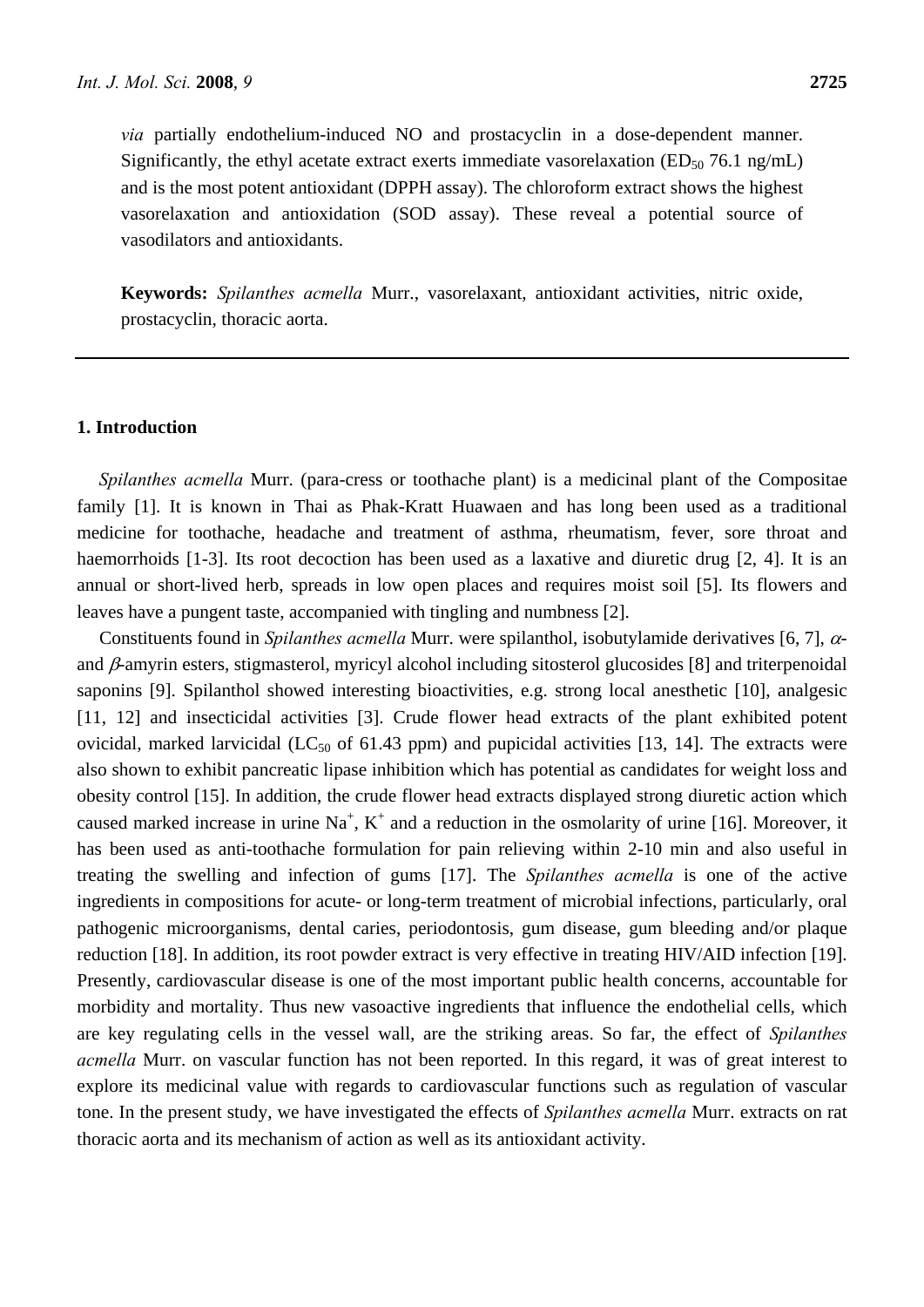# **2. Results**

# *2.1. Components and HPLC (high performance liquid chromatography) profiles of the extracts*

Preliminary screening of components in the *Spilanthes acmella* Murr. extracts was performed using thin layer chromatography (TLC) chromatograms, IR and  ${}^{1}$ H-NMR spectra. It was found that hexane, chloroform, ethyl acetate and methanol extracts showed UV absorption on TLC. The ethyl acetate and methanol extracts exhibited very strong absorptions, compared to the chloroform extract. The IR spectra of the extracts showed absorptions  $\text{cm}^{-1}$ ) corresponding to OH (3360-3385), CH (2850-2942), CO (1710-1736), 1454-1574 and C-O (1047-1385) functions. The ethyl acetate and methanol extracts exhibited very strong OH and CO (ester or acid) and strong C-O absorptions. The chloroform extract displayed strong OH, medium CO (ester or acid) and C-O absorptions. The hexane extract showed strong CO (ester or acid), but medium OH and weak C-O absorptions. All the extracts showed strong CH absorptions, the the hexane extract displaying the strongest ones. The  ${}^{1}$ H-NMR spectra of the hexane and chloroform extracts exhibited the presence of triterpenes (δ 0.9-2.4, 3.4-3.7, 4.1-4.3 and 5.3-5.4). The ethyl acetate extract showed the signals of triterpenes and aromatics (δ 0.84-2.4, 3.5-4.3, 5.3-5.5 and 6.8-7.8). The methanol extract displayed the presence of aromatic protons (δ 6.8-8.4).

Based on the IR and  ${}^{1}H$ -NMR data, it may be concluded that the hexane and chloroform extracts contain triterpenes and long chain hydrocarbon esters or alcohols. The ethyl acetate extract contains triterpene esters and phenolic compounds, while the components of the methanol extract are presumably phenolic compounds and esters.

Profiles of the extracts were obtained by reversed phase HPLC running from a more polar to less polar mobile phase (Figure 1). Major nonpolar components of the extracts appeared in the 48.80-58.38 min retention time (RT) range. In the hexane extract the major component (66.06%) was found at a RT of 52.56 min, while th major components of the chloroform (65.72%), ethyl acetate (67.34%) and methanol (64.18%) extracts were observed at RTs of 52.54, 52.58 and 52.60 min, respectively. It was noted that minor contents (0.22-4.72%) of polar components in chloroform and ethyl acetate extracts appeared at RTs of 18.27-33.73 min. However, the methanol extract showed a minor polar component (2.64%) at a RT of 23.82 min (Table 1).

## *2.2. Vasorelaxant activity*

Effects of *Spilanthes acmella* Murr. extracts (hexane, chloroform, ethyl acetate and methanol) on vascular function of rat thoracic aorta precontracted with phenylephrine (PE) were investigated under various conditions; in the presence or absence of inhibitors, namely,  $N<sup>G</sup>$ -nitro-L-arginine methyl ester (L-NAME) and indomethacin (INDO) and under removal of functional endothelial cells. In addition, the effects of acetylcholine (ACh) as a positive control, sodium nitroprusside (SNP) a negative control and vehicle such as polyethyleneglycol (PEG) were studied. Results confirmed that the vasorelaxation of ACh was related to nitric oxide (NO).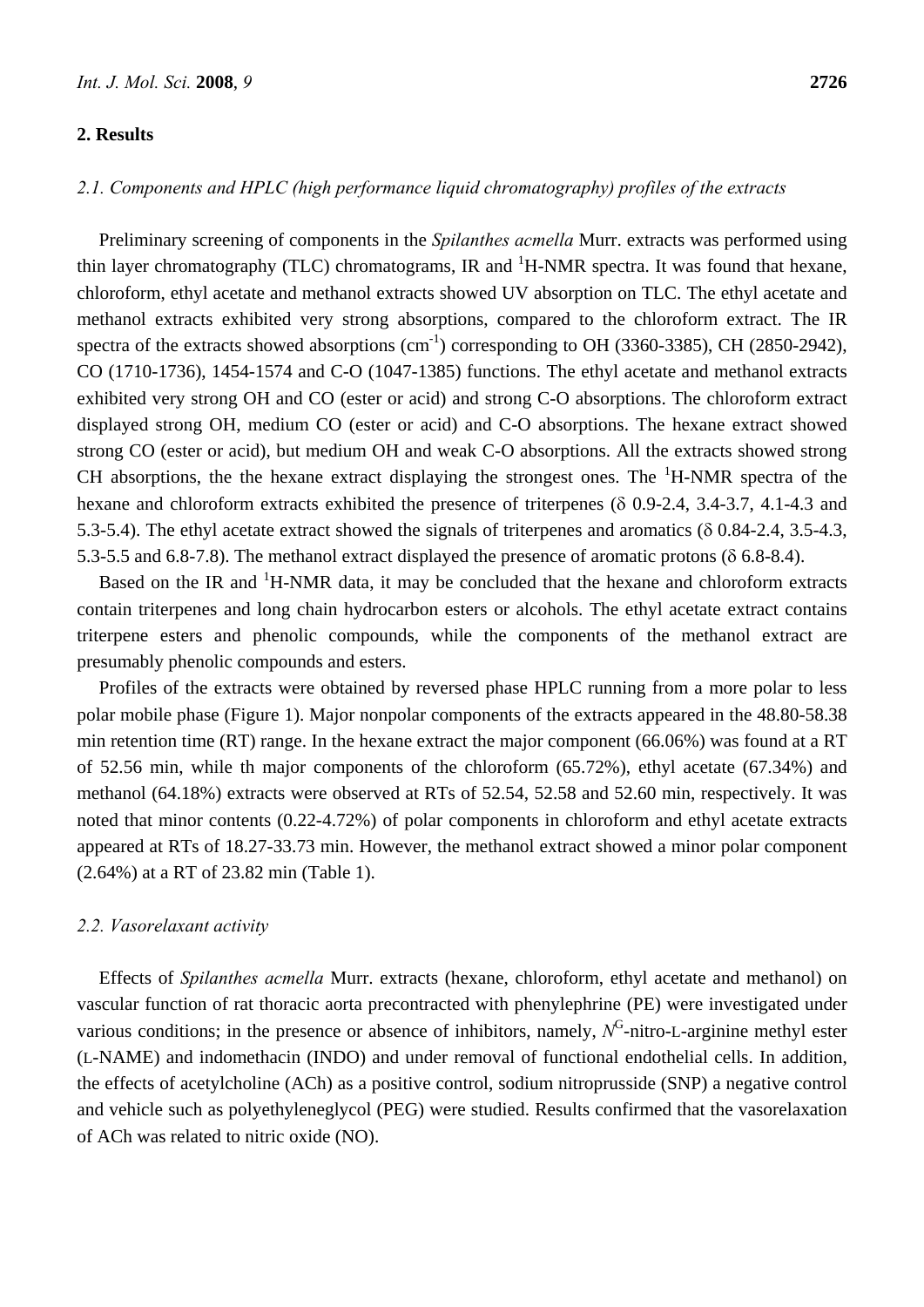

Figure 1. HPLC profiles of plant extracts in hexane (a, 228.0 nm), chloroform (b, 228.0 nm), ethyl acetate (c, 228.0 nm), and methanol (d, 280.0 nm).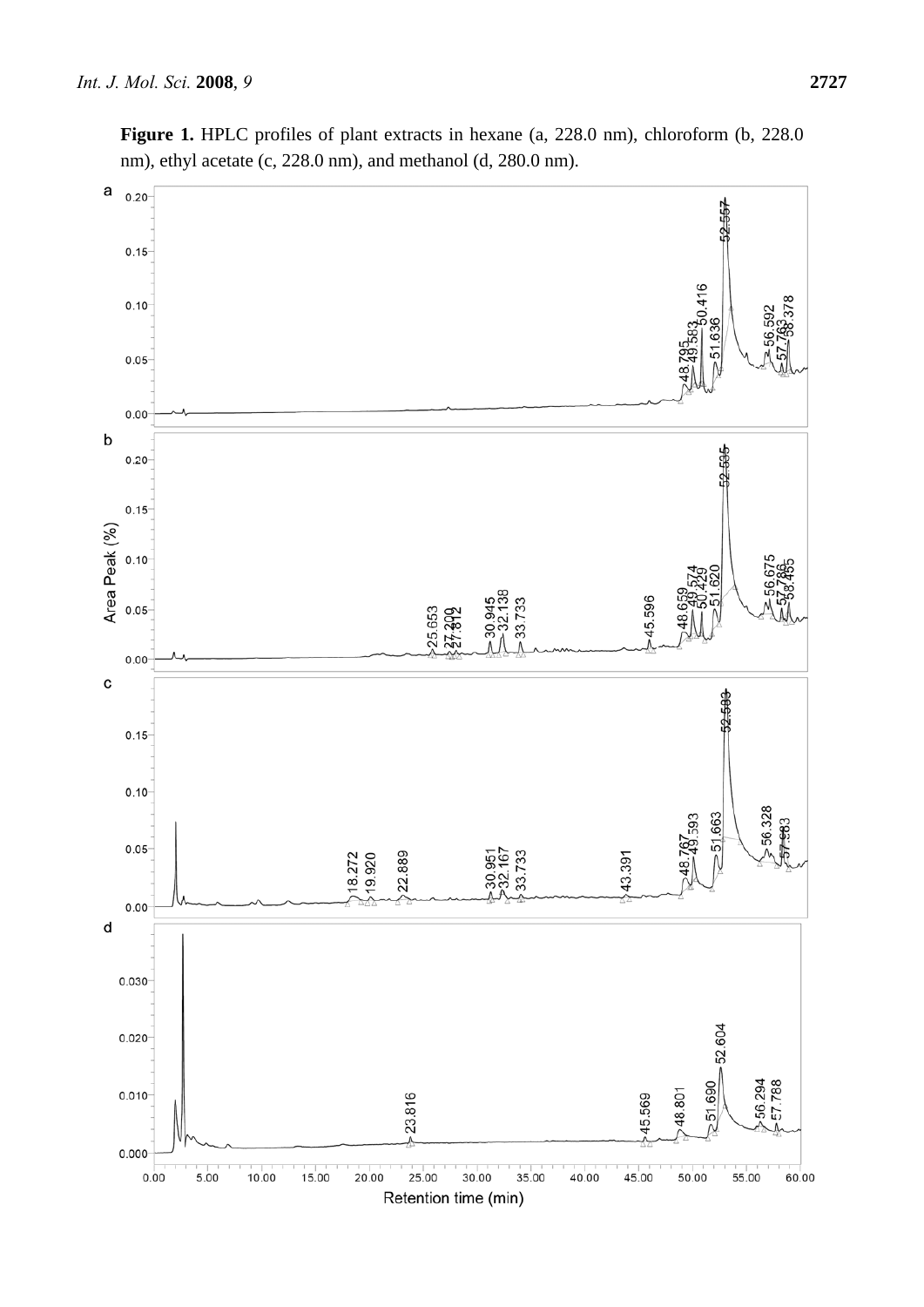|                            | RT                                | Area  |                            | <b>RT</b> | Area |
|----------------------------|-----------------------------------|-------|----------------------------|-----------|------|
| <b>Extract</b>             | <b>Extract</b><br>(min)<br>$(\%)$ |       |                            | (min)     | (%)  |
| Hexane                     | 48.80                             | 3.86  | Chloroform <sup>b</sup>    | 25.65     | 0.61 |
|                            | 49.58                             | 4.20  |                            | 27.20     | 0.37 |
|                            | 50.42                             | 7.79  |                            | 27.81     | 0.55 |
|                            | 51.64                             | 5.38  |                            | 30.95     | 1.69 |
|                            | 52.56                             | 66.06 |                            | 32.14     | 4.72 |
|                            | 56.59                             | 5.09  |                            |           |      |
|                            | 57.76                             | 0.97  | Ethyl acetate <sup>b</sup> | 18.27     | 2.55 |
|                            | 58.38                             | 6.64  |                            | 19.92     | 0.84 |
|                            |                                   |       |                            | 22.89     | 1.57 |
| Chloroform <sup>a</sup>    | 52.54                             | 65.72 |                            | 30.95     | 0.72 |
|                            |                                   |       |                            | 32.17     | 0.22 |
| Ethyl acetate <sup>a</sup> | 52.58                             | 67.34 |                            | 33.73     | 0.38 |
| Methanol <sup>a</sup>      | 52.60                             | 64.18 | Methanol <sup>b</sup>      | 23.82     | 2.64 |

**Table 1.** Retention times and area peaks of plant extracts.

shown.

<sup>b</sup> Minor contents of polar components at RT range 18.27-33.73 min.

*2.3. Effect of Spilanthes acmella Murr. extracts on the vascular function of rat thoracic aorta in the absence or presence of a NOS inhibitor (L-NAME, 1 mM)* 

#### 2.3.1. Hexane extract

In the rat aortic ring preparation, the hexane extract exerted vasorelaxation in the dose-dependent manner, but PEG showed no effect on the vessels (Figure 2 and Table 2). The activity of the hexane extract reached up to 65.7% of the R<sub>max</sub> induced by ACh (110.1%) showing  $ED_{50}$  3.60×10<sup>-7</sup> mg/mL and  $4.66\times10^{-7}$  M, respectively. This indicated that the hexane extract likely acted as a partial agonist. In the presence of a NOS inhibitor (L-NAME), the dose-response curve of hexane extract was shifted to the right, with R<sub>max</sub> 33.5% and ED<sub>50</sub> 4.80 $\times$ 10<sup>-7</sup> mg/mL. This suggested that the hexane extract caused vasorelaxation by partially producing NO from the endothelial cells, while PEG had no effect on induction of vasorelaxation.

#### 2.3.2. Chloroform extract

Similarly, the chloroform extract showed dose-dependent vasorelaxation (Figure 3 and Table 2). The R<sub>max</sub> of ACh and the chloroform extract were 120.6 and 96.6%, with ED<sub>50</sub> 9.43×10<sup>-7</sup> M and  $4.28\times10^{-7}$ mg/mL, respectively. In the presence of L-NAME, the dose-response curve of chloroform extract was shifted to the right. The extract showed  $R_{\text{max}}$  54.4% and  $ED_{50}$  1.00×10<sup>-6</sup> mg/mL, whereas  $R_{\text{max}}$  and ED<sub>50</sub> of ACh were 82.1% and 3.61×10<sup>-7</sup> M, respectively. This demonstrated that the chloroform extract exhibited vasorelaxation by partly production of NO from the endothelial cells.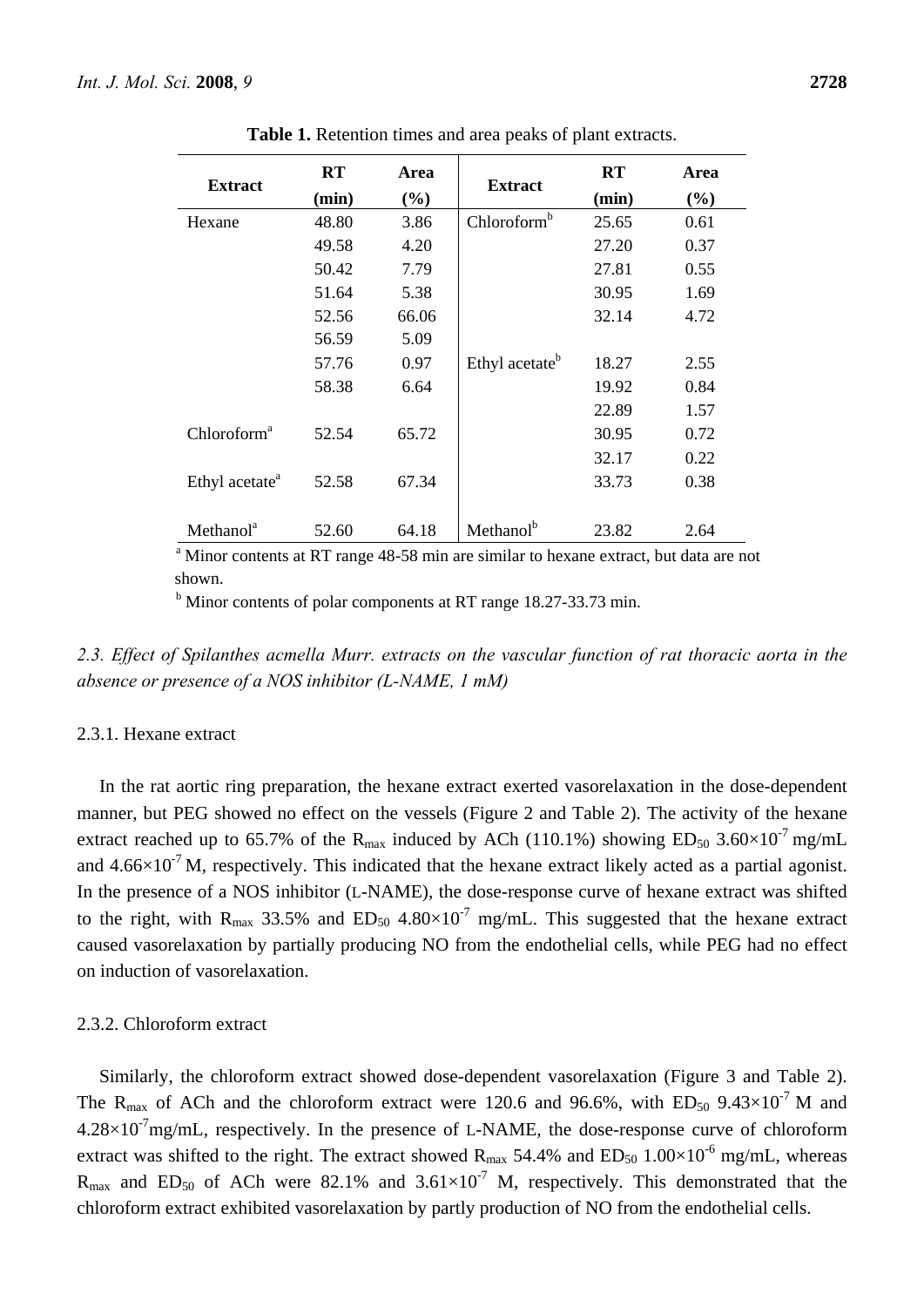|                                    | <b>Vasorelaxant activity</b> |                      |                         |                      |  |
|------------------------------------|------------------------------|----------------------|-------------------------|----------------------|--|
| Compound                           | <b>Without L-NAME</b>        |                      | With L-NAME (1 mM)      |                      |  |
|                                    | $\mathbf{R}_{\max}$ (%)      | $ED_{50}$ (mg/mL)    | $\mathbf{R}_{\max}$ (%) | $ED_{50}$ (mg/mL)    |  |
| Hexane extract <sup>a</sup>        | $65.67 \pm 0.984$            | $3.601\times10^{-7}$ | $33.49 \pm 1.122$       | $4.805\times10^{-7}$ |  |
| $ACh^a$                            | $110.08 \pm 1.801$           | $4.657\times10^{-7}$ | <b>NA</b>               | NA.                  |  |
|                                    |                              |                      |                         |                      |  |
| Chloroform extract <sup>b</sup>    | $96.64 \pm 1.112$            | $4.279\times10^{-7}$ | $54.38 \pm 0.575$       | $1.003\times10^{-6}$ |  |
| ACh <sup>a</sup>                   | $120.63 \pm 1.671$           | $9.428\times10^{-7}$ | $82.15 \pm 1.158$       | $3.611\times10^{-7}$ |  |
|                                    |                              |                      |                         |                      |  |
| Ethyl acetate extract <sup>b</sup> | $81.64 \pm 0.530$            | $7.614\times10^{-8}$ | $53.99 \pm 1.517$       | $3.885\times10^{-7}$ |  |
| $ACh^b$                            | $115.47 \pm 0.951$           | $5.912\times10^{-7}$ | $83.36 \pm 1.169$       | $5.650\times10^{-7}$ |  |
|                                    |                              |                      |                         |                      |  |
| Methanol extract <sup>a</sup>      | $65.09 \pm 0.409$            | $9.550\times10^{-7}$ | $33.38 \pm 0.403$       | $1.375\times10^{-6}$ |  |
| $ACh^a$                            | $120.69 \pm 0.220$           | $8.183\times10^{-7}$ | $82.01 \pm 0.582$       | $3.427\times10^{-7}$ |  |
|                                    |                              |                      |                         |                      |  |
| $ACh^b$                            | $119.20 \pm 0.344$           | $7.878\times10^{-7}$ | $80.86 \pm 0.368$       | $4.163\times10^{-7}$ |  |
| SNP <sup>b</sup>                   | $120.53 \pm 2.270$           | $1.727\times10^{-7}$ | $114.84 \pm 0.716$      | $3.171\times10^{-7}$ |  |

**Table 2.** Vasorelaxant activity of *Spilanthes acmella* Murr. extracts on rat thoracic aorta.

a: data obtained from 6 experiments, b: data obtained from 5 experiments

ED50 of ACh and SNP are expressed as molar, NA: not tested, *p* < 0.05

**Figure 2.** Effect of hexane extract on the vascular function of rat thoracic aorta in the absence or presence of NOS inhibitor (L-NAME, 1 mM) compared with those of ACh and PEG.



Data represent as means  $\pm$  s.e.m. of 6 experiments, each performed in duplicate.  $\star p$  < 0.05, ACh versus PEG,

 $\star \star p$  < 0.05, ACh versus hexane extract,

 $+ p < 0.05$ , hexane extract versus hexane extract  $+ L$ -NAME,

 $++ p < 0.05$ , PEG versus hexane extract

a: hexane extract as mg/mL, ACh as molar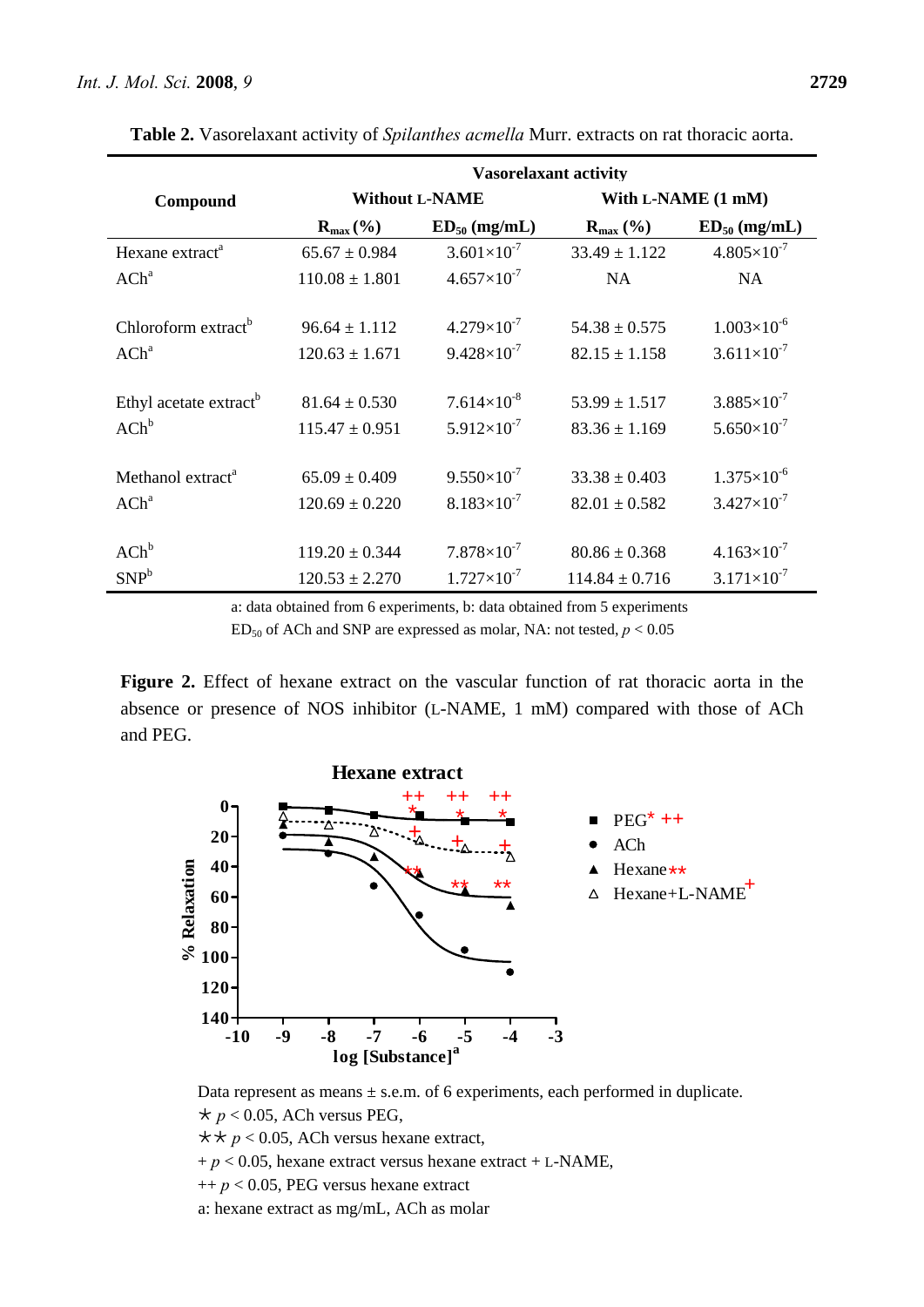#### 2.3.3. Ethyl acetate extract

A similar result was obtained from ethyl acetate extract, showing vasorelaxation in the dosedependent manner (Figure 4 and Table 2). The ACh and plant extract exerted  $R_{\text{max}}$  115.5 and 81.6%, with ED<sub>50</sub> of  $5.91\times10^{-7}$  M and  $7.61\times10^{-8}$  mg/mL, respectively. This showed that the ethyl acetate extract possibly acted as a partial agonist. In the presence of L-NAME, the dose-response curve of the extract was shifted to the right with  $R_{\text{max}}$  54.0%,  $ED_{50}$  3.88×10<sup>-7</sup> mg/mL, whereas the  $R_{\text{max}}$  and  $ED_{50}$  of ACh were 83.4% and  $5.65\times10^{-7}$  M, respectively. This suggested that the ethyl acetate extract caused vasorelaxation by partly synthesis of NO from the endothelial cells.

#### 2.3.4. Methanol extract

The methanol extract displayed vasorelaxant activity in a dose-dependent manner (Figure 5 and Table 2). The R<sub>max</sub> of ACh and extract were 120.7 and 65.1% with  $ED_{50}$  8.18×10<sup>-7</sup> M and  $9.55 \times 10^{-7}$  mg/mL, respectively. This indicated that the extract possibly acted as partial agonist. In the presence of L-NAME, the dose-response curve of extract was shifted to the right with  $R_{\text{max}}$  33.4% and  $ED_{50}$  1.38×10<sup>-6</sup> mg/mL, whereas the R<sub>max</sub> and  $ED_{50}$  of ACh were 82.0% and 3.43×10<sup>-7</sup>M, respectively. This illustrated that the methanol extract exerted vasorelaxation by partial NO production from the endothelial cells.

**Figure 3.** Effect of CHCl<sub>3</sub> extract and ACh on the vascular function of rat thoracic aorta in the absence or presence of 1 mM L-NAME.



**CHCl3 extract**

Data represent as means  $\pm$  s.e.m. of 5-6 experiments, each performed in duplicate.  $\star p$  < 0.05, ACh versus ACh+L-NAME,

```
\star \star p < 0.05, ACh versus CHCl<sub>3</sub> extract,
```
 $+ p < 0.05$ , CHCl<sub>3</sub> extract versus CHCl<sub>3</sub> extract+L-NAME

a: CHCl<sub>3</sub> extract as mg/mL, ACh as molar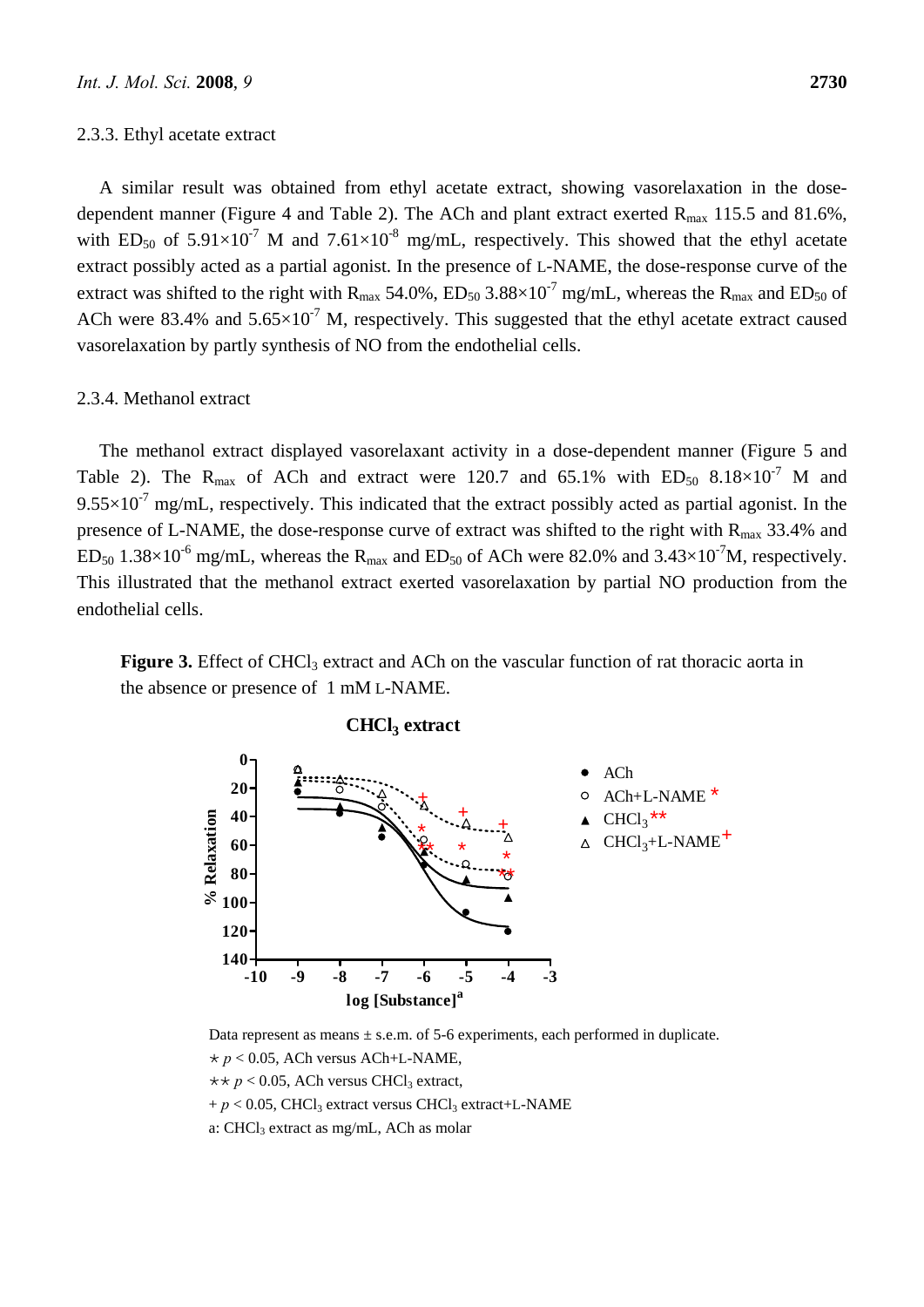**Figure 4.** Effect of EtOAc extract and ACh on the vascular function of rat thoracic aorta in the absence or presence of 1 mM L-NAME.



#### **EtOAc extract**

 $\star p$  < 0.05, ACh versus ACh+L-NAME,

 $\star \star p < 0.05$ , ACh versus EtOAc extract,

+ *p* < 0.05, EtOAc extract versus EtOAc extract+L-NAME

a: EtOAc extract as mg/mL, ACh as Molar

**Figure 5.** Effect of MeOH extract and ACh on the vascular function of rat thoracic aorta in the absence and presence of 1 mM L-NAME.



#### **MeOH extract**

Data represent as means  $\pm$  s.e.m. of 6 experiments, each performed in duplicate.

 $* p < 0.05$ , ACh versus ACh+L-NAME,  $\star$ *\**  $p$  < 0.05, ACh versus MeOH extract,

+ *p* < 0.05, MeOH extract versus MeOH extract+L-NAME

a: MeOH extract as mg/mL, ACh as molar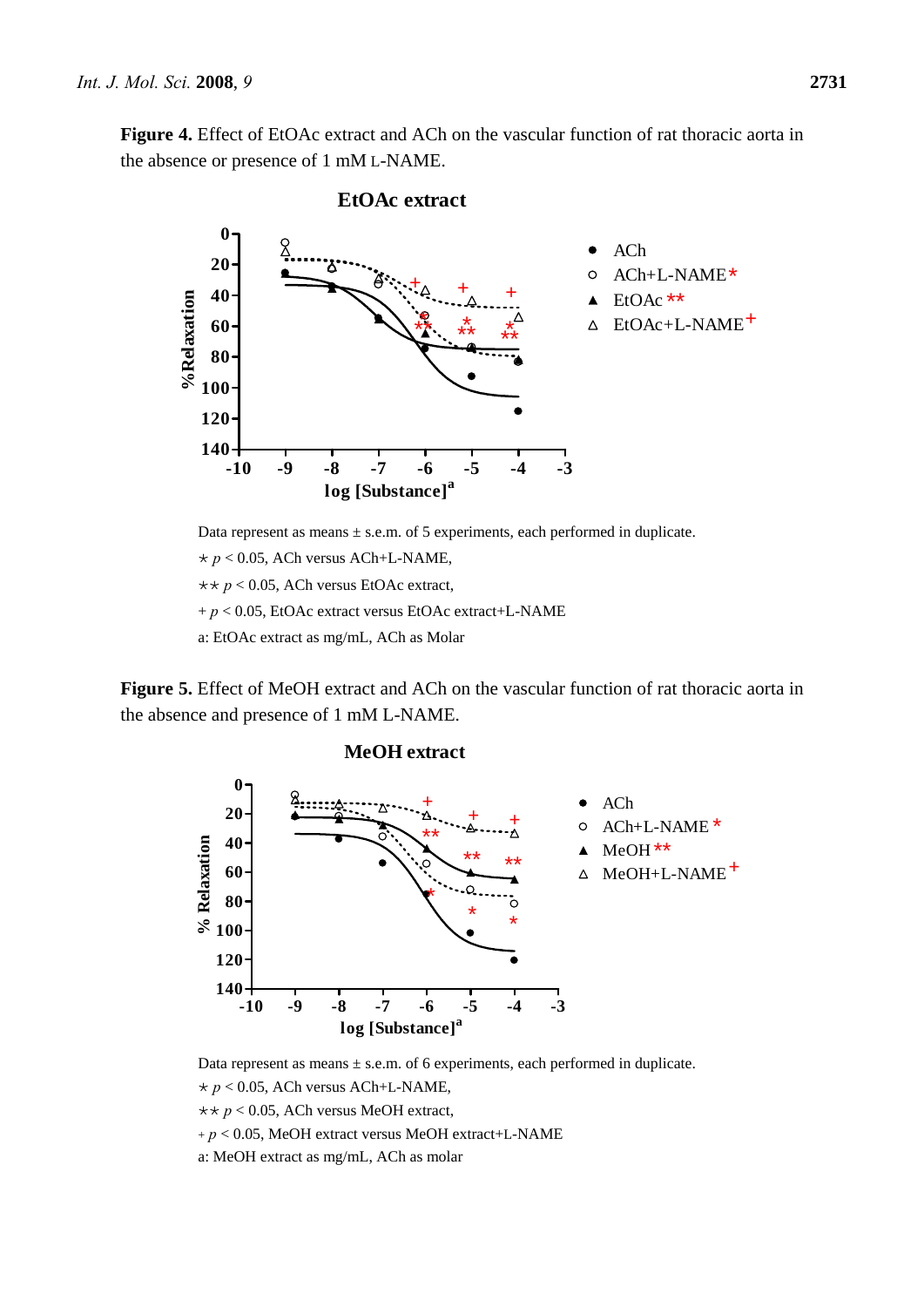*2.4. Effect of Spilanthes acmella Murr. on the vascular function of rat thoracic aorta in the absence of endothelial cells* 

The vasorelaxation of *Spilanthes acmella* Murr. extracts was examined with and without intact endothelial cells, comparing with ACh. The results (Table 3) illustrated that the vasorelaxation of all the tested extracts was abolished when endothelial cells were removed. An example, the dose-response curve of the ethyl acetate extract is shown in Figure 6. Similar results were observed for the control, ACh. This confirmed that the vasorelaxant activity of *Spilanthes acmella* Murr. extracts was mediated *via* endothelial cells producing NO.

|                       | <b>Vasorelaxant activity</b> |                      |                         |                      |  |
|-----------------------|------------------------------|----------------------|-------------------------|----------------------|--|
| Compound <sup>a</sup> |                              | $+Et$                | -Et                     |                      |  |
|                       | $\mathbf{R}_{\max}$ (%)      | $ED_{50}$ (mg/mL)    | $\mathbf{R}_{\max}$ (%) | $ED_{50}$ (mg/mL)    |  |
| Hexane extract        | $64.82 \pm 0.870$            | $2.556\times10^{-7}$ | $\theta$                |                      |  |
| ACh.                  | $104.31 + 1.595$             | $2.440\times10^{-7}$ | $7.16 + 2.010$          | $3.128\times10^{-7}$ |  |
| Chloroform extract    | $98.00 \pm 0.694$            | $4.422\times10^{-7}$ | $5.64 \pm 0.080$        | $3.128\times10^{-7}$ |  |
| ACh                   | $120.36 + 0.823$             | $7.534\times10^{-7}$ | $7.42 + 0.159$          | $3.128\times10^{-7}$ |  |
| Ethyl acetate extract | $81.68 + 0.682$              | $7.638\times10^{-8}$ | $\Omega$                |                      |  |
| ACh                   | $118.58 \pm 0.550$           | $7.477\times10^{-7}$ | $7.42 + 0.159$          | $3.128\times10^{-7}$ |  |
| Methanol extract      | $65.62 \pm 0.651$            | $1.002\times10^{-6}$ | $\Omega$                |                      |  |
| ACh                   | $119.93 \pm 0.495$           | $7.967\times10^{-7}$ | $7.28 \pm 0.138$        | $3.128\times10^{-7}$ |  |

**Table 3.** Effect of endothelial cells on vasorelaxant activity of *Spilanthes acmella* Murr. extracts.

a: data obtained from 4 experiments,  $ED_{50}$  of ACh is expressed as molar,  $p < 0.05$ 

+Et: in the presence of endothelial cells, -Et: in the absence of endothelial cells

# *2.5. Effect of Spilanthes acmella Murr. on the vascular function of rat thoracic aorta in the presence of a cyclooxygenase inhibitor (INDO)*

The vasorelaxation of *Spilanthes acmella* Murr. extracts was studied in the presence of INDO (1 mM), comparing with L-NAME (1 mM) and L-NAME plus INDO. The results are summarized in Table 4 and some dose-response curves are shown in Figures 7-9. It was observed that in each experiment with L-NAME (1 mM) or INDO (1 mM) the vasorelaxation was reduced in a dosedependent manner. The inhibition effect of the INDO was stronger than that of L-NAME. However, the antagonist effects of L-NAME or INDO were more pronounced in the case of L-NAME plus INDO. Such effects were not observed in the SNP dose-response curves. Interestingly, the vasorelaxations were abolished by all the tested extracts and by the ACh in the presence of L-NAME (1 mM) plus INDO (1 mM), but no significant change was noted in the case of SNP. The results confirmed that the extracts caused partial vasorelaxation through endothelial cells producing NO and prostacyclin  $(PGI<sub>2</sub>)$ .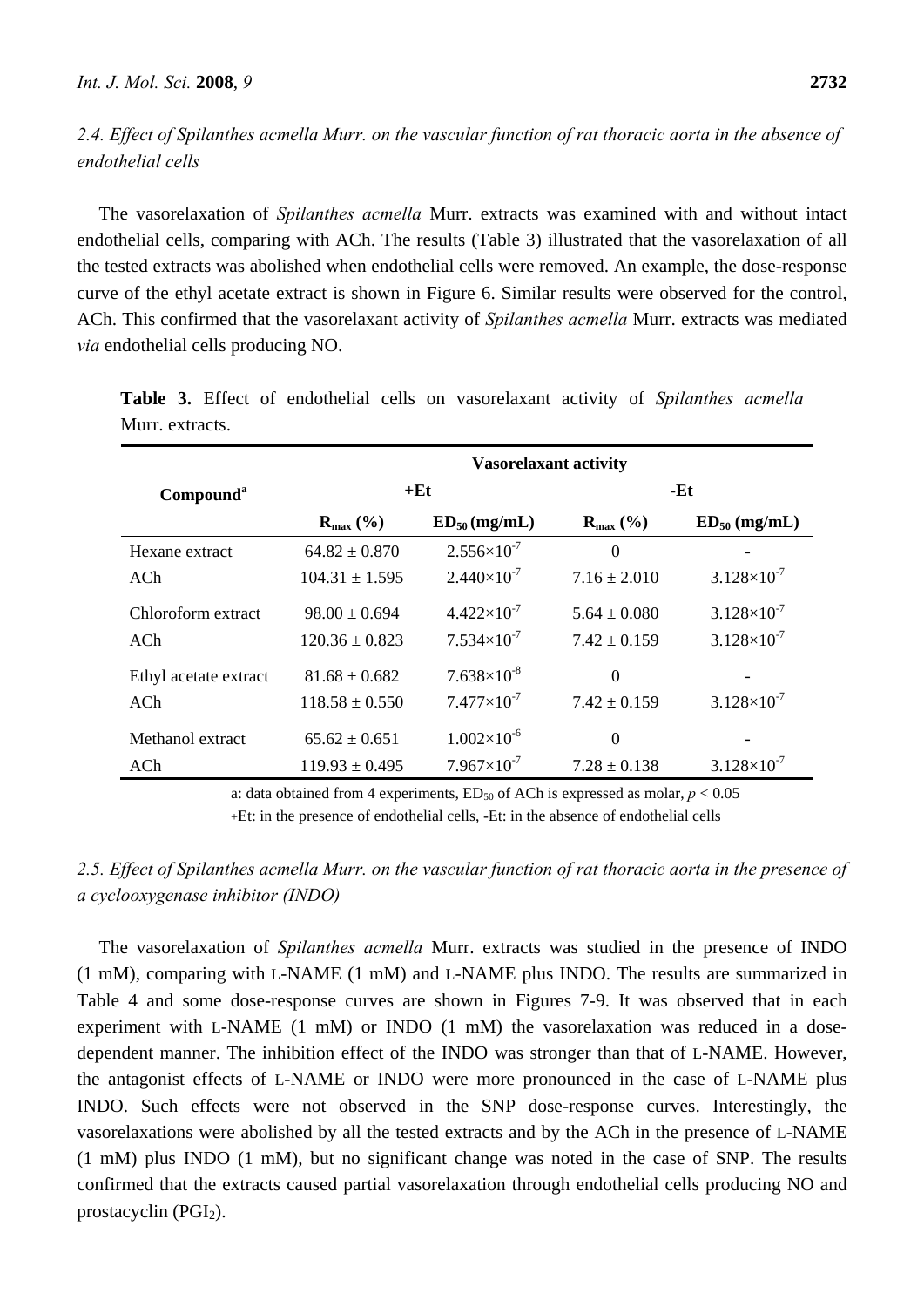|                                       | Vasorelaxant activity      |                        |                         |                        |                        |                        |                       |                                              |
|---------------------------------------|----------------------------|------------------------|-------------------------|------------------------|------------------------|------------------------|-----------------------|----------------------------------------------|
| Compound                              |                            | -Inhibitor             |                         | $+L-NAME(1 mM)$        |                        | $+I NDO(1 mM)$         |                       | $+L-NAME (1 mM) +$<br>INDO(1 <sub>m</sub> M) |
|                                       | $\mathbf{R}_{\max}$<br>(%) | $ED_{50}$<br>(mg/mL)   | $R_{\text{max}}$<br>(%) | $ED_{50}$<br>(mg/mL)   | $R_{max}$ (%)          | $ED_{50}$<br>(mg/mL)   | $R_{\text{max}}$ (%)  | $ED_{50}$<br>(mg/mL)                         |
| $ACh^a$                               | $121.74 \pm$<br>1.440      | $9.990\times10^{-7}$   | $81.34 \pm$<br>0.770    | $5.455 \times 10^{-7}$ | 68.78 $\pm$<br>0.919   | $4.575 \times 10^{-7}$ | $\Omega$              |                                              |
| Hexane<br>extract <sup>a</sup>        | 69.05 $\pm$<br>0.693       | $5.016\times10^{-7}$   | $31.29 \pm$<br>0.619    | $3.163\times10^{-7}$   | $26.64 \pm$<br>0.768   | $3.162\times10^{-7}$   | $\mathbf{0}$          |                                              |
| Chloroform<br>extract <sup>a</sup>    | $94.25 \pm$<br>0.873       | $5.278\times10^{-7}$   | $51.62 \pm$<br>0.706    | $1.598\times10^{-6}$   | $46.70$ $\pm$<br>0.511 | $6.661\times10^{-7}$   | $\overline{0}$        |                                              |
| Ethyl acetate<br>extract <sup>a</sup> | $85.84 \pm$<br>1.196       | $8.552\times10^{-8}$   | 52.95 $\pm$<br>0.976    | $7.804\times10^{-7}$   | 44.48 $\pm$<br>0.350   | $3.133 \times 10^{-7}$ | $\overline{0}$        |                                              |
| Methanol<br>extract <sup>b</sup>      | $65.56 \pm$<br>0.535       | $9.444 \times 10^{-7}$ | $33.24 \pm$<br>0.608    | $1.404\times10^{-6}$   | $32.19 \pm$<br>0.420   | $1.072\times10^{-6}$   | $\mathbf{0}$          |                                              |
| SNP <sup>b</sup>                      | $120.84 \pm$<br>1.176      | $3.164\times10^{-7}$   | $116.70 \pm$<br>1.290   | $3.167\times10^{-7}$   | $112.93 \pm$<br>0.613  | $3.155\times10^{-7}$   | $104.98 \pm$<br>1.407 | $3.165 \times 10^{-7}$                       |

**Table 4.** Effect of inhibitors on vasorelaxant activity of *Spilanthes acmella* Murr. extracts.

a: data obtained from 5 experiments, b: data obtained from 6 experiments

 $ED_{50}$  of ACh and SNP are expressed as molar,  $p < 0.05$ , -Inhibitor: in the absence of L-NAME or INDO

**Figure 6.** Effect of EtOAc extract and ACh on the vascular function of rat thoracic aorta under removal of endothelium (-et) compared with intact endothelium (+et).



Data represent as means  $\pm$  s.e.m. of 4 experiments, each performed in duplicate.  $\star p$  < 0.05, ACh(+et) versus ACh(-et),  $\star \star p$  < 0.05, ACh(+et) versus EtOAc extract (+et), + *p* < 0.05, EtOAc extract (+et) versus EtOAc extract (-et) a: EtOAc extract as mg/mL, ACh as Molar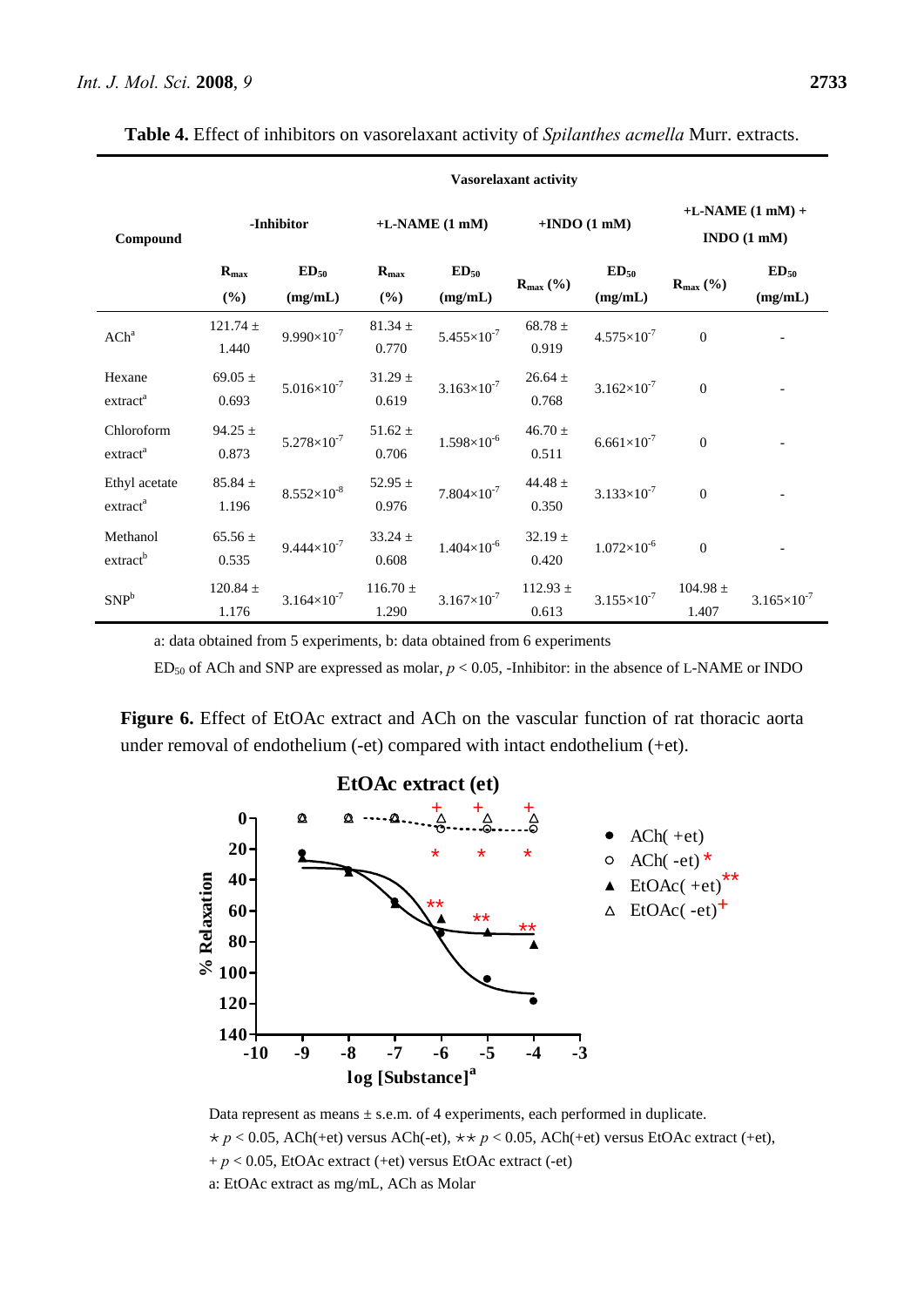**Figure 7.** Effect of ACh in the presence of L-NAME plus INDO on the vascular function of rat thoracic aorta precontracted with PE.



Data represent as means  $\pm$  s.e.m. of 5 experiments, each performed in duplicate.  $\star p < 0.05$ , ACh versus ACh+L-NAME,  $\star$ *+ p* < 0.05, ACh versus ACh+INDO, + *p* < 0.05, ACh versus ACh+L-NAME+INDO

**Figure 8.** Effect of EtOAc extract on the vascular function of rat thoracic aorta in the presence of INDO compared with L-NAME and with L-NAME plus INDO.



Data represent as means  $\pm$  s.e.m. of 5 experiments, each performed in duplicate.  $* p < 0.05$ , EtOAc extract versus EtOAc extract+L-NAME,  $\star$ *r*  $p$  < 0.05, EtOAc extract versus EtOAc extract+INDO, + *p* < 0.05, EtOAc extract versus EtOAc extract+L-NAME+INDO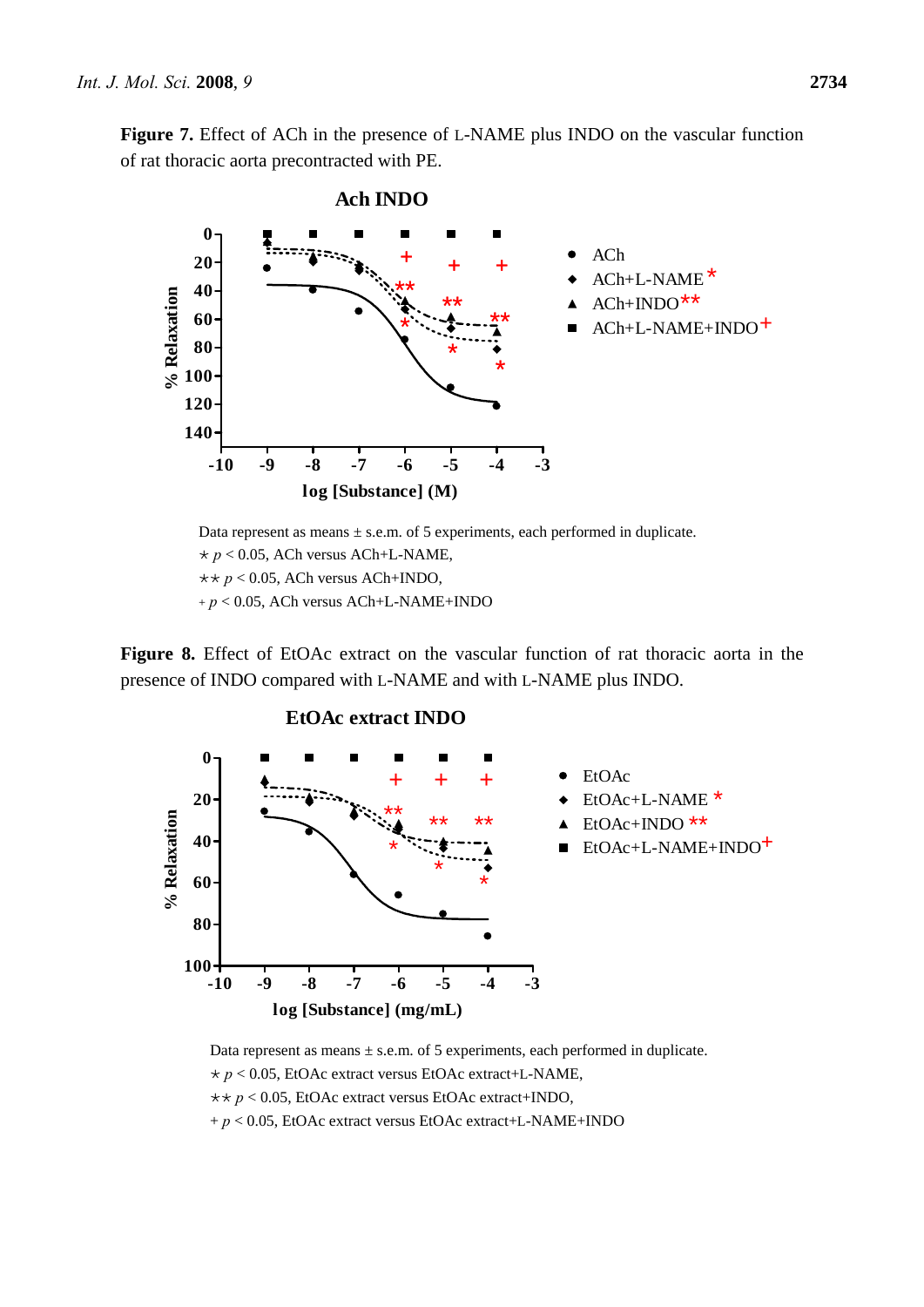**Figure 9.** Effect of SNP in the presence of L-NAME, INDO and L-NAME plus INDO on the vascular function of rat thoracic aorta.



 $\star \star p < 0.05$ , SNP versus SNP+INDO,

+ *p* < 0.05, SNP versus SNP+L-NAME+INDO

#### *2.6. Antioxidant activity*

The antioxidant activity of *Spilanthes acmella* Murr. extracts was measured using DPPH and SOD assays. The results (Table 5) showed that all the tested extracts exhibited antioxidative activity. In DPPH assay (Figure 10) at 200  $\mu$ g/mL, the ethyl acetate and methanol extracts displayed comparable activity and the highest radical scavenging activity (47.90 and 47.76%) with  $IC_{50}$  216 and 223  $\mu$ g/mL, while  $\alpha$ -tocopherol (a positive control) showed antioxidant activity with IC<sub>50</sub> 6.67  $\mu$ g/mL. The chloroform extract exhibited 29.82% radical scavenging activity. The hexane extract produced some activity (4.90% radical scavenging).

| <b>Extract</b> | % Radical scavenging activity <sup>a</sup><br>(DPPH assay); 200 $\mu$ g/mL | $%$ NBT inhibition <sup>b</sup><br>(SOD assay); $200 \mu g/mL$ |  |  |
|----------------|----------------------------------------------------------------------------|----------------------------------------------------------------|--|--|
| Hexane         | 4.90                                                                       | 0.41                                                           |  |  |
| Chloroform     | 29.82                                                                      | 57.92                                                          |  |  |
| Ethyl acetate  | 47.90                                                                      | 33.05                                                          |  |  |
| Methanol       | 47.76                                                                      | 47.02                                                          |  |  |

a: α-Tocopherol was used as a positive control.

b: Native SOD (8.1 U) from bovine erythrocytes was used as a positive control.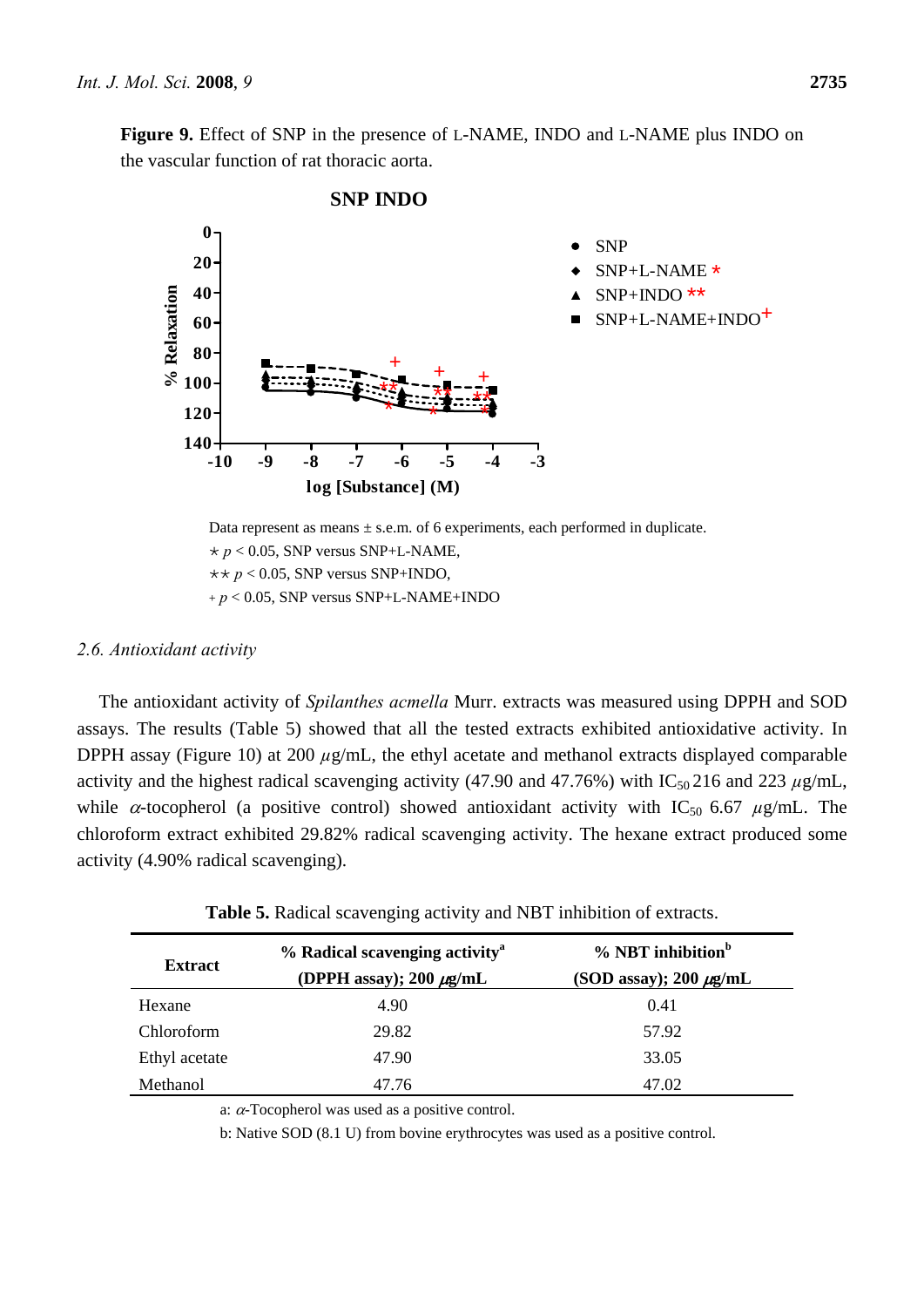The SOD assay at 200  $\mu$ g/mL (Figure 11), the chloroform extract showed the highest antioxidant activity (57.92% NBT inhibition). The ethyl acetate and methanol extracts exhibited weak to moderate SOD activity.





**Figure 11.** Superoxide dismutase activity of crude extracts.



#### **3. Discussion**

We have disclosed the effect of *Spilanthes acmella* Murr.extracts on phenylephrine-induced contraction of rat thoracic aorta. All the tested plant extracts elicit maximal vasorelaxations in a doserelated manner, although such vasorelaxations are less than those produced by ACh. The vasorelaxations are exerted by partial production of NO from functional endothelial cells, which is demonstrated by a significant reduction of the activity in the presence L-NAME (Table 2).

The chloroform extract exhibited the highest  $R_{\text{max}}$  of 96.6%, compared to the other extracts. The ethyl acetate extract shows strong vasorelaxation ( $R_{\text{max}}$  81.6%), while the nonpolar hexane and polar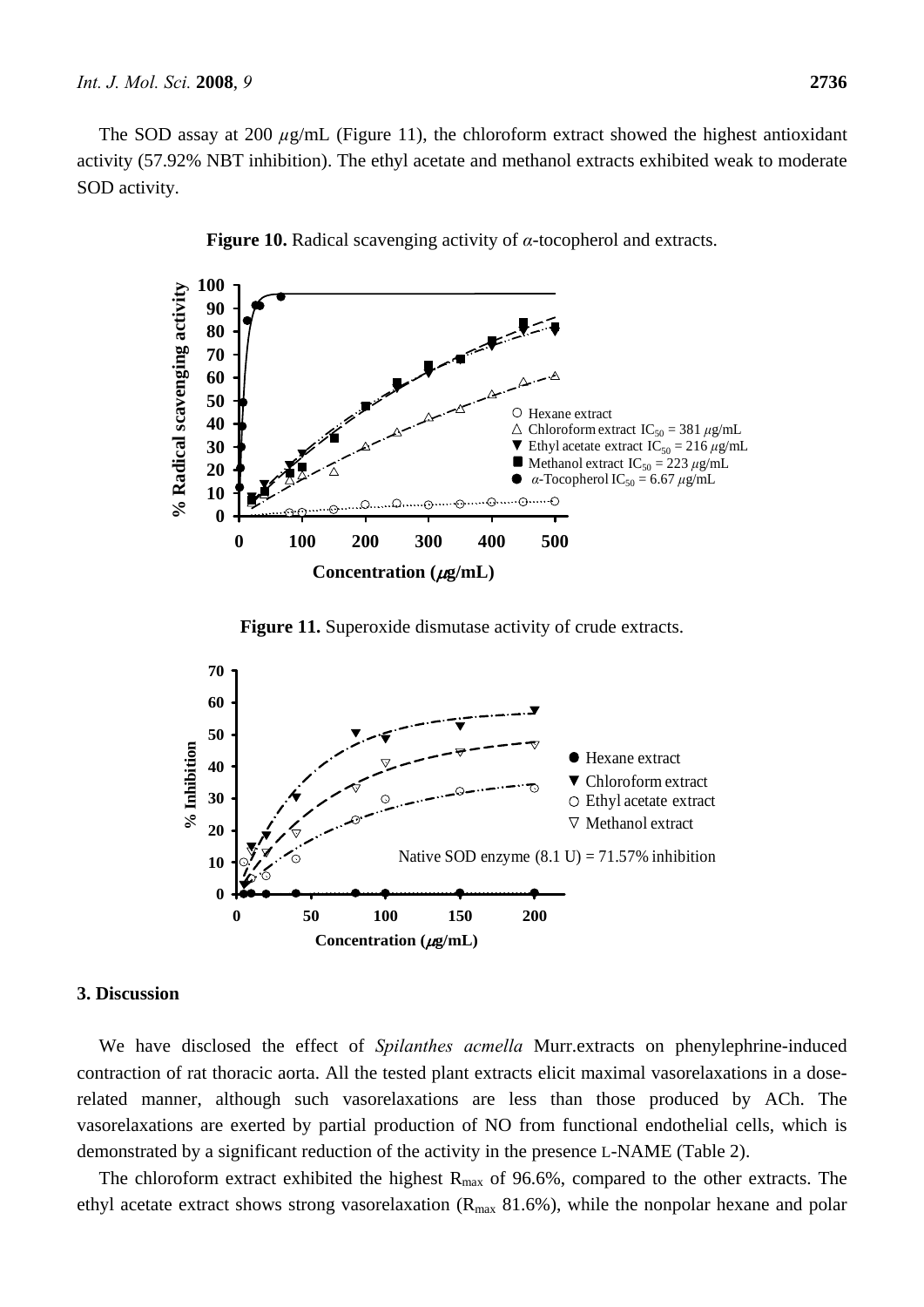methanol extracts exert comparable activity, with  $R_{\text{max}}$  65.67 and 65.09%, respectively. Significantly, the ethyl acetate extract exhibits immediate vasorelaxation with  $ED_{50}$  7.61×10<sup>-8</sup> mg/mL (Figure 4) when compared to the chloroform extract showing  $ED_{50}$  4.28×10<sup>-7</sup> mg/mL (Figure 3). This perhaps due to the fact that the ethyl acetate extract has higher affinity for the receptor than the chloroform extract and thus the ethyl acetate extract is the most potent vasorelaxant. Furthermore, the vasorelaxant activities of the tested extracts were all abolished by the removal of functional endothelial cells (Table 3 and Figure 6). This again confirms that the vasorelaxation of the extracts is modulated via NO production by endothelial cells, a fact which is known for Ach involvement in mediating vasorelaxation by NO, PGI<sub>2</sub> and endothelium-derived hyperpolarizing factor [20-22]. Therefore, a set of experiments was studied in the presence of INDO (1 mM) compared with L-NAME (1mM). The results (Table 4) show that the vasorelaxation of the tested extracts (Figure 8) and ACh (Figure 7) is significantly reduced in a dose-dependent manner when compared to that of in the presence of L-NAME. Particularly, the INDO exhibits stronger reduction of such vasorelaxation than the L-NAME, but none was not observed for the SNP (Figure 9). Additionally, in the presence of INDO (1 mM) plus L-NAME (1 mM), synergistic effects are observed, leading to complete loss of the activity of the tested extracts and ACh. However, such an effect is not markedly noticeable for the SNP. These data confirm that the vasorelaxant activity of *Spilanthes acmella* Murr. is exerted by functional endothelial cells producing partial synthesis of NO and PGI2 which are inhibited by L-NAME and INDO, respectively. NO is an important signaling molecule implicated in cardiovascular functions such as vascular tone. PGI<sub>2</sub>, endothelium-derived relaxing factor (EDRF), is a powerful vasorelaxant and antioxidant. It exerts antifibrotic properties preventing the development of fibrosis and cirrhosis in liver diseases including antiplatelet aggregation. PGI<sub>2</sub> is clinically used for treatment of pulmonary hypertension and portopulmonary hypertension [23].

Many studies have reported the role of NO related to superoxide radical  $(O_2)$  [24]. Thus, the antioxidative activity of the extracts was evaluated. It was found that the plant extracts exhibited antioxidant activity at 200 *µ*g/mL. In a DPPH assay, the polar ethyl acetate and methanol extracts exerted the highest radical scavenging activity, while the chloroform extract shows the highest SOD activity. The nonpolar hexane extract produces some activity in both the DPPH and SOD assays.

It is noted that the ethyl acetate extract is the most potent, with immediate vasorelaxation and with the highest radical scavenging activity. This is presumably due to the presence of bioactive polar phenolic and triterpenoid ester compounds in the extract. Moreover, the chloroform extract possesses the highest  $R_{\text{max}}$  accompanied by the highest SOD activity. This may result from the presence of triterpenoids and fatty alcohols or esters in this extract. Moderate vasorelaxations are observed for the nonpolar hexane and polar methanol extracts. This suggests that both hydrophobic and hydrophilic constituents show comparable vasorelaxant activity (Table 2). At this point, the ethyl acetate extract is the most promising vasorelaxant, with a significant  $ED_{50}$  of 76.1 ng/mL and it is also the most active antioxidant (DPPH assay). It has been reported that flavonoid, phenolic, polyphenol and triterpenoid compounds exhibit both vasorelaxant and antioxidant activities, in some cases behaving as either vasorelaxants or antioxidants [24-26]. Therefore, our results imply a good correlation between vasorelaxant and antioxidant activities deriving from a diverse group of compounds.

It is well recognized that endothelium NO is diminished by reacting with  $O_2$ <sup> $\cdot$ </sup> to form peroxynitrite as a potent oxidant, which is inhibited by antioxidant, thus in turn improving NO induced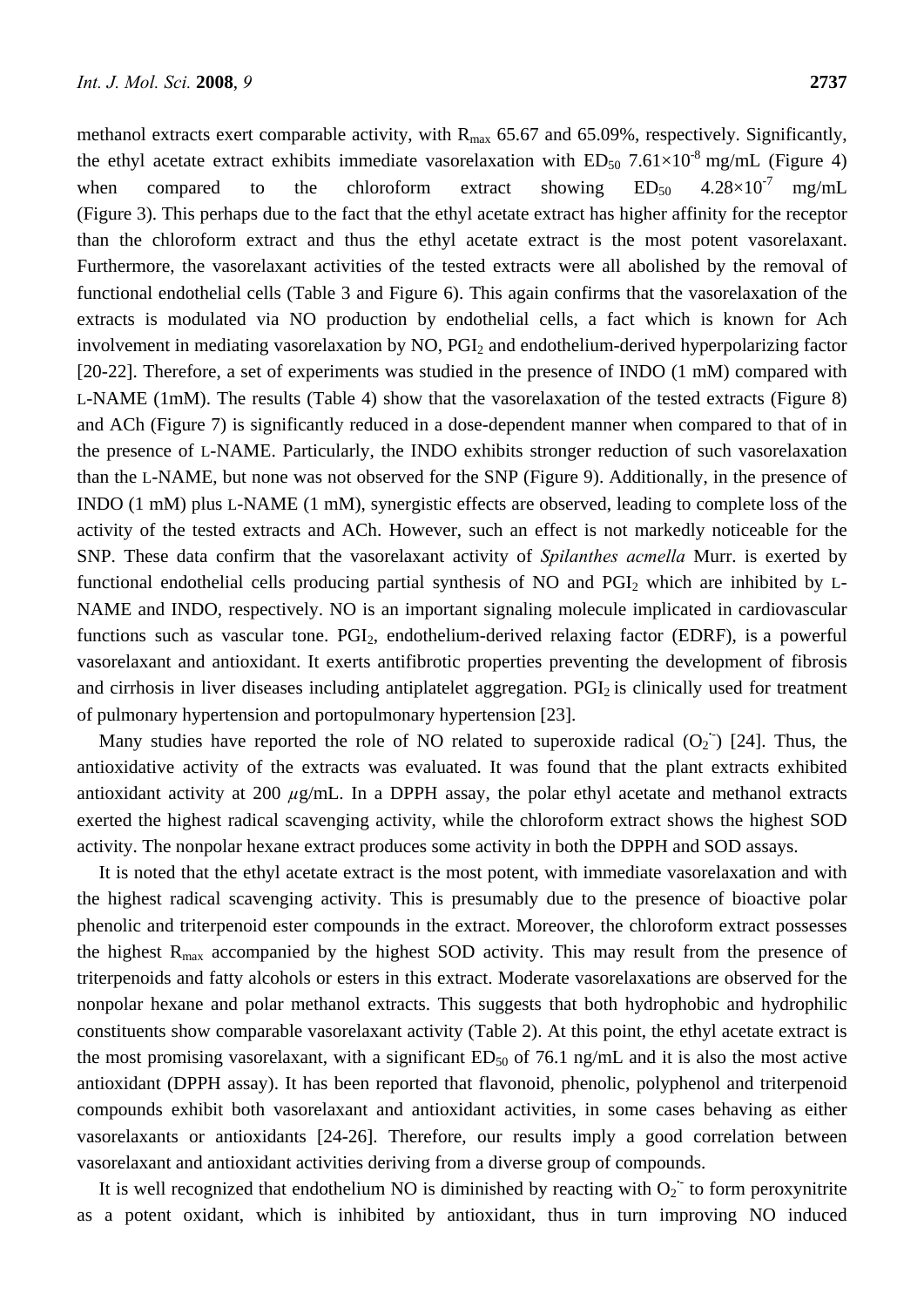vasorelaxation [24, 27-29]. This was evidenced by phenolic antioxidants such as prinsepiol isolated from roots of *Valeriana prionophylla* [24]*.* A number of flavonoids exerted vasorelaxation through endothelium produced NO, e.g. chrysin (5, 7-dihydroxyflavone) presented in honey, propolis, fruits, vegetables and beverages [30-32], isoliquiritigenin isolated from various plants such as *Dahlia variabilis* [33] and recently from *Hydnophytum formicarum* Jack. [34]. Triterpenoids are commonly found in plant species, for instances, oleanolic acid and erythrodiol elicit vasorelaxation *via* endothelium induced NO [26]. In addition, root extracts of *Caesalpinia benthamiana*, which are rich in phenolic compounds, e.g. gallic acid, resveratrol and tannin, had significant vasorelaxant and powerful scavenging activity versus O<sub>2</sub><sup>-</sup> [25]. Some plant extracts of *Casimiroa edulis* and *Mammea africana* (Guttiferae) caused vasorelaxation through endothelium dependent producing NO [35, 36]. The vasorelaxation was also mediated by both endothelium dependent and endothelium independent pathways [37]. Moreover, extracts of ethnomedical plant used as antihypertensive and anti-stroke exhibited their vasorelaxants *via* endothelium dependent producing NO or *via* direct stimulation of NO release. Examples are *Diospyros kaki* Thunb., *Polygonum aviculare* L., *Magnolia liliflora* Desr., *Sorbus commixta* Hedl, *Selaginella tamariscina* Spr. and *Guazuma ulmifolia* [38, 39].

In this study, *Spilanthes acmella* Murr. extracts produce vasorelaxation *via* partial release of NO and PGI2 from endothelium as well as showing antioxidant activities. Some countries in Asia including Thailand use this plant as fresh vegetable and cooking ingredient [40]. This demonstrates beneficial effects and applications of the *Spilanthes acmella* Murr. to medical uses and as a health food.

# **4. Experimental Section**

## *4.1. Materials*

#### 4.1.1. Chemicals

L-Phenylephrine hydrochloride, sodium nitroprusside,  $N<sup>G</sup>$ -nitro-L-arginine methyl ester, acetylcholine, ketamine hydrochloride and indomethacin were obtained from Sigma Chemical Co. (St. Louis, MO, USA). Polyethyleneglycol was purchased from Fluka. Plant extracts were dissolved in PEG, while methanol extract was dissolved in 0.9% normal saline. Then the solutions were further diluted by normal saline.

# 4.1.2. Plant materials

Aerial parts of *Spilanthes acmella* Murr. were collected from Nakornsrithammarat Province, Thailand. It has been identified (BKF 112361) by The Forest Herbarium, Royal Forestry Department. A voucher specimen has been deposited at Department of Chemistry, Faculty of Science, Srinakharinwirot University, Thailand.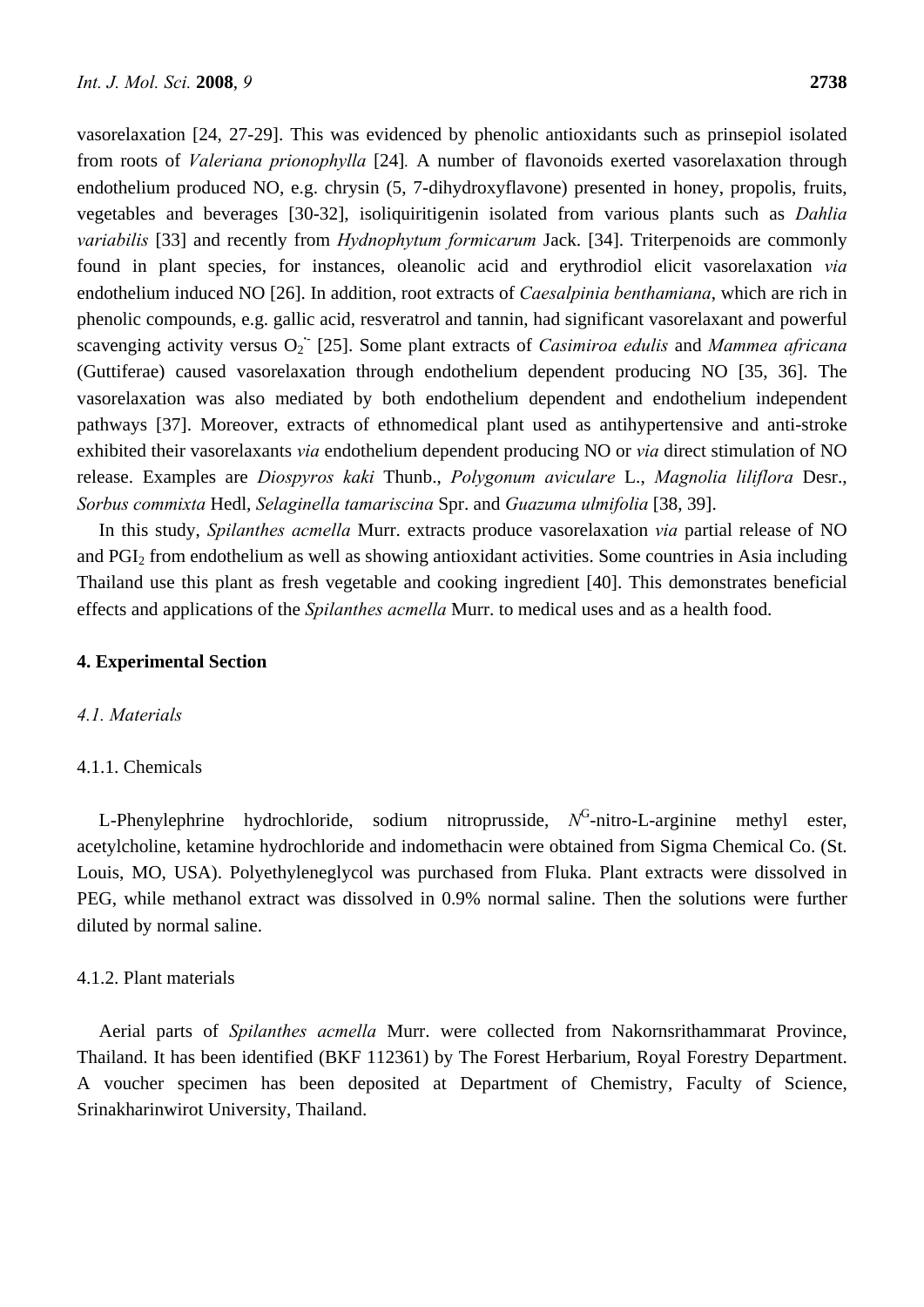# *4.2. Methods*

#### 4.2.1. Extraction

The air dried *Spilanthes acmella* Murr. (1,050 g) was ground and extracted with hexane (3**×**5 days), followed by filtration. The filtrates were combined and evaporated *in vacuo* to give a crude hexane extract (11 g). Similarly, the extraction was performed using chloroform, ethyl acetate and methanol to obtain the corresponding chloroform (10 g), ethyl acetate (18 g) and methanol (31 g) extracts, respectively.

# 4.2.2. Components and HPLC profiles of the extracts

TLC chromatograms of the extracts were run on pre-coated silica gel  $60F_{254}$  (Merck). Phenolic groups were detected by UV fluorescence. Their IR (neat, Perkin Elmer Spectrum One FT-IR spectrometer) and <sup>1</sup>H-NMR (CDCl<sub>3</sub> or DMSO-d<sub>6</sub>, Bruker Avance 300 MHz) spectra were recorded. HPLC profiles were performed with flow rate 1 mL/min using a Hichrom Exsil 100-5ODS column (25 cm length with 4.6 mm diameter) and a Waters 2996 Photodiode Array Detector. The tested extracts were prepared by dissolving 1 mg in 1 mL methanol. Aliquots of 20 *µ*L were injected using gradient elution with decreasing polarity from  $H_2O$ :  $CH_3OH$  (9:1) to  $CH_3OH$  and running for 100 min. Peaks of components were detected at 228.0 nm (hexane, chloroform and ethyl acetate extracts) and at 280.0 nm (methanol extract).

#### 4.2.3. Biological activity

The study was performed using the hexane, chloroform, ethyl acetate and methanol extracts of *Spilanthes acmella* Murr., obtained as described above.

#### 4.2.3.1. Vasorelaxant assay

#### 4.2.3.1.1. Isometric tension measurements

The protocols for handling animals were approved by the Animal Care Committee at the Srinakharinwirot University and done at the National Laboratory Animal Centre, Mahidol University. Male Sprague-Dawley rats (170-250 g) were anesthetized with intraperitoneal ketamine hydrochloride (0.05 mL/kg). The thoracic aorta was quickly removed to cold Kreb-Henseleit buffer containing (mM): 118 NaCl; 4.7 KCl; 1.2 KH<sub>2</sub>PO<sub>4</sub>; 1.2 MgSO<sub>4</sub>·7H<sub>2</sub>O; 11.0(+)-glucose; 25.0 NaHCO<sub>3</sub>; and 2.5  $CaCl<sub>2</sub>·2H<sub>2</sub>O$ , pH 7.4, aerated with 95%  $O<sub>2</sub>$ , 5%  $CO<sub>2</sub>$ . After removed debris tissue, the vessel was cut into rings, each 2-3 mm-long and hanged in the organ bath containing Kreb-Henseleit solution at 37 °C, aerated with 95%  $O_2$ , 5%  $CO_2$  and also connected to a force-displacement transducer (Model MLTO50 Force transducer Range: 50, P.R. China) and equilibrated for 50-60 min under a 1 g resting tension. During an incubation period, the Kreb-Henseleit solution was changed every 20 min. After the incubation period, the maximal contraction of the rings was determined with high dose of PE ( $10^{-5}$  M)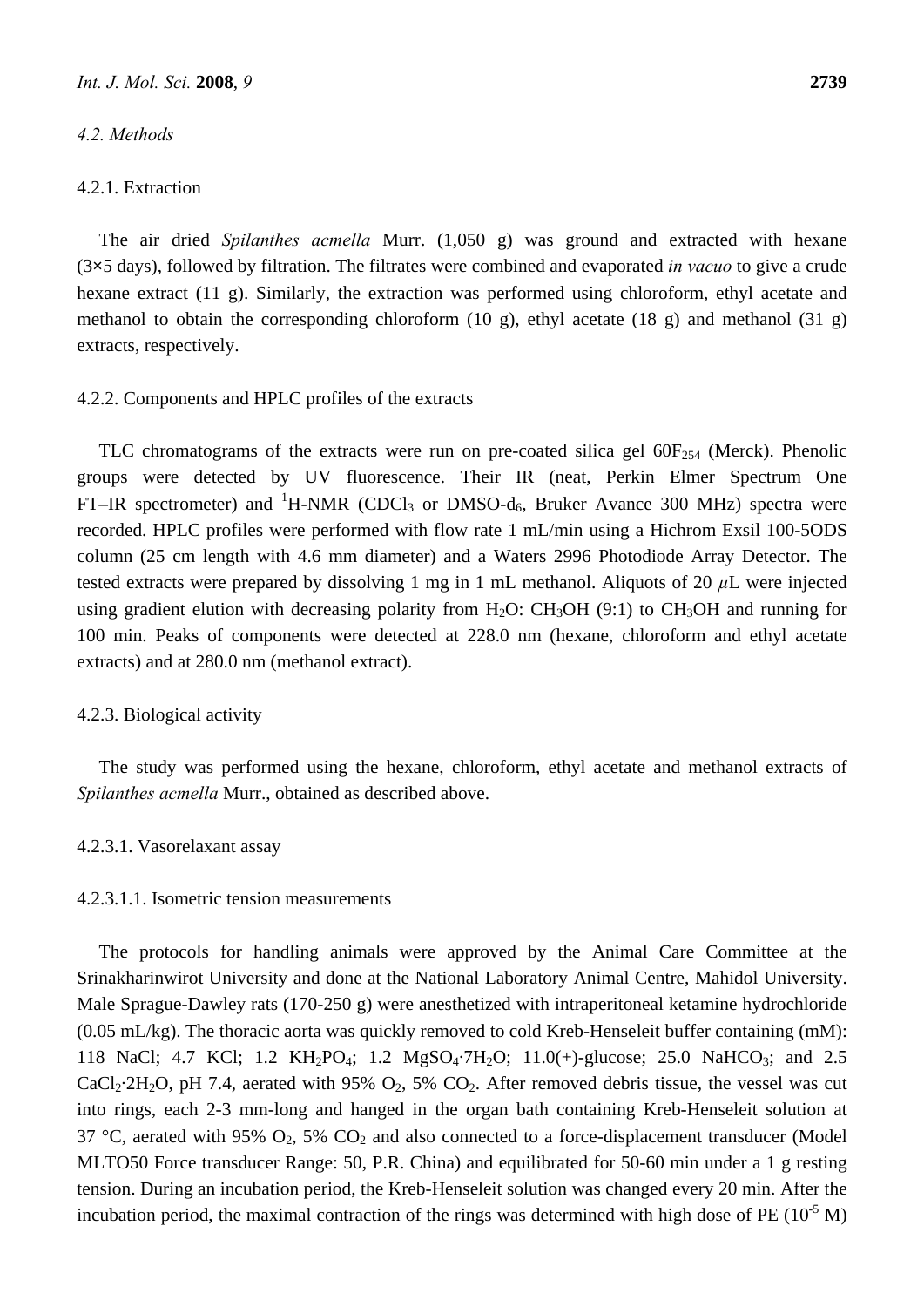and then washed 5 times until resting tension was recovered. Isometric tension [41] was recorded by Macintosh MacLab 4E AD Instrument connected to computer hard drive. The endothelial intact was examined using high dose of ACh  $(10^{-5}$  M) at a level of submaximal tension. If the relaxation response to ACh was less than 80%, the ring would be discarded. Then, the ring was washed 5 times to remove the residue of ACh. The vessel was again equilibrated for 50-60 min and the responses of vessel were performed by the following protocols. Submaximal contraction was induced using PE  $(10^7 M)$ , then cumulative dose-response curves to the agonists  $(10^{-9} - 10^{-4} \text{ M or mg/mL})$ . Finally, the dose-response curve of SNP was performed in order to test the functional vessel. With inhibitors (L-NAME or INDO) or vehicle, the vessels were pretreated with such compounds prior to submaximal contraction with PE then examine the endothelial response to the tested compounds. After each cumulative doseresponse curve, the thoracic aorta preparation was washed and equilibrated 50-60 min before working on the next dose-response curve of tested compounds.

#### 4.2.3.1.2. Statistical analyses

The unpaired two-tailed Student's t test and one-way ANOVA were used in the statistical analysis when appropriate. *Post-hoc* comparisons of individual groups were performed using the Tukey-Kramer test. The  $ED_{50}$  values for the vasorelaxants were calculated using nonlinear regression analyses (GraphPad Prism 4, GraphPad Software Inc., Sandiego, CA, USA). A *p*-value less than 0.05 was considered significant. The data were expressed as mean  $\pm$  s.e.m. for the number of animals.

#### 4.2.3.2. Antioxidative assay

Two assay methods were used: 2,2-diphenyl-1-picrylhydrazyl (DPPH) and superoxide dismutase (SOD). The antioxidative activity of the crude extracts was elucidated by the DPPH radical scavenging assay [42]. When DPPH (a stable purple color) reacts with an antioxidant, it is reduced to yield a lightyellow colored diphenylpicrylhydrazine. Color changes can be spectrophotometrically measured. In this study, experiment was initiated by preparing 0.2 mM solution of DPPH in methanol. One mL of this solution was added sample solution (1 mg/mL dissolved in methanol, 0.5 mL). After 30 min, absorbance was measured at 517 nm and the percentage of radical scavenging activity was calculated from the following equation:

## % Radical scavenging  $= (1 - Abs.sumle/Abs.cont) \times 100$

where Abs.cont is the absorbance of the control reaction and Abs.sample is the absorbance in the presence of sample.

The SOD activity was assayed by measuring inhibition of the photoreduction of nitro blue tetrazolium (NBT) [43]. The indirect assay is comprised of several reactions: the photochemically excited riboflavin was first reduced by methionine into a semiquinone, which donated an electron to oxygen to form the superoxide source. The superoxide readily converted NBT into a purple formazan product. In this regard, the SOD activity was inversely related to the amount of formazan formation.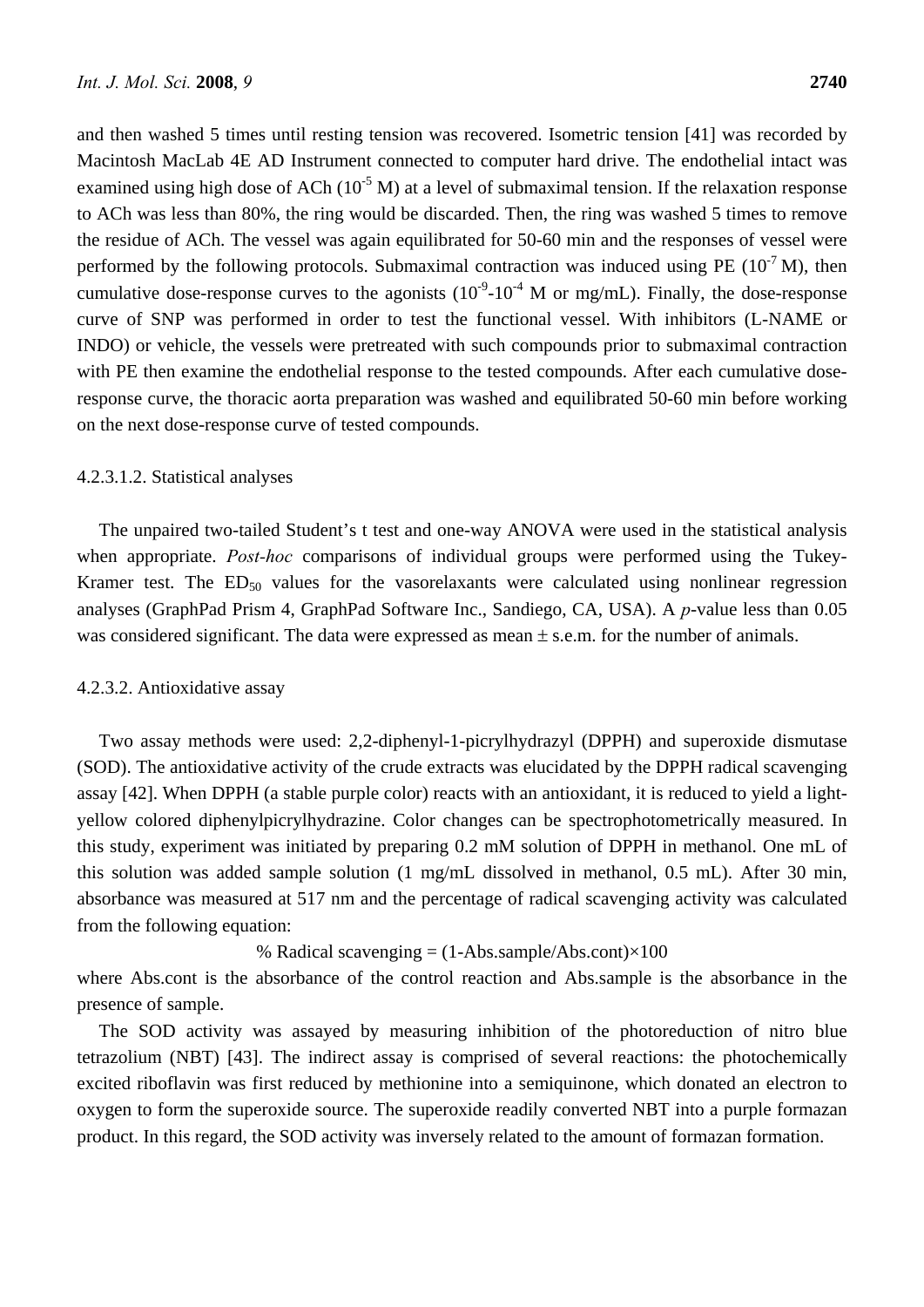#### **5. Conclusions**

Our findings report for the first time that *Spilanthes acmella* Murr. extracts possess vasorelaxant and antioxidant activities. The plant extracts elicit vasorelaxations *via* partially endothelium induced NO and PGI<sub>2</sub> in a dose-dependent manner. However, other underlying mechanisms may participate. Significantly, the ethyl acetate extract exhibits immediate vasorelaxation in nanogram levels and is the most potent antioxidant in the DPPH assay. The chloroform extract displays the highest vasorelaxation with the highest antioxidant (SOD assay). Furthermore, the nonpolar hexane and polar methanol extracts show moderate vasorelaxant activity. This demonstrates an important role for *Spilanthes acmella* Murr. as a new natural source of vasodilators and antioxidants. Furthermore, the results provide a guideline to further isolate bioactive ingredient, essentially, from chloroform and ethyl acetate extracts. However, the methanol and hexane extracts are also interesting to explore. Hopefully, new constituents will be isolated and investigated for bioactivities. Particularly, mechanism of vasorelaxation in more details involved EDHF *via* different potassium channels will be investigated.

#### **Acknowledgements**

This project was in part supported by the budget grant of Srinakharinwirot University (B.E. 2549) and the annual research grant of Mahidol University (B.E. 2551-2555). We thank Dr. Vilailak Prachyawarakorn, Chulabhorn Research Institute, for the technical support on the HPLC profiles determination.

#### **References**

- 1. Chopra, R.N.; Nayara, S.L.; Chopra, I.C. *Glossary of Indian medicinal plants*; Council of Scientific & Industrial Research: New Delhi, 1956; pp. 168-169.
- 2. Bunyapraphatsara, N.; Chokechareunporn, O. *Tradition medicinal plants*; Prachachon: Bangkok, 1999.
- 3. Farnsworth, N.R.; Bunyapraphatsara, N. *Thai medicinal plants recommended for primary health care system*; Prachachon: Bangkok, 1992.
- 4. Perry, L.M.; Metzger, J. *Medicinal plants of East and South-East Asia*; MIT Press: Cambridge, 1980.
- 5. Wilkinson, J. *Herbs and flowers of the cottage garden*; Book Builders: Melbourne, 1989.
- 6. Gokhale, V.G.; Bhide, B.V. Chemical investigation of *Spilanthes acmella. J. Ind. Chem. Soc.* **1945**, *22*, 250-252.
- 7. Ramsewak, R.S.; Erickson, A.J.; Nair, M.G. Bioactive *N*-isobutylamides from the flower buds of *Spilanthes acmella. Phytochemistry* **1999**, *51*, 729-732.
- 8. Krishnaswamy, N.R.; Prasanna, S. α and β-Amyrin esters and sitosterol glucoside from *Spilanthes acmella. Phytochemistry* **1975**, *14*, 1666-1667.
- 9. Mukharya, D.K.; Ansari, A.H. Olean-12-en-3-O-beta-D-galactopyranosyl (1→4)-O-alpha-Lrhamnopyranoside: A new triterpenoidal saponin from the roots of *Spilanthes acmella* (Murr.). *Indian J. Chem. B* **1987**, *26*, 86.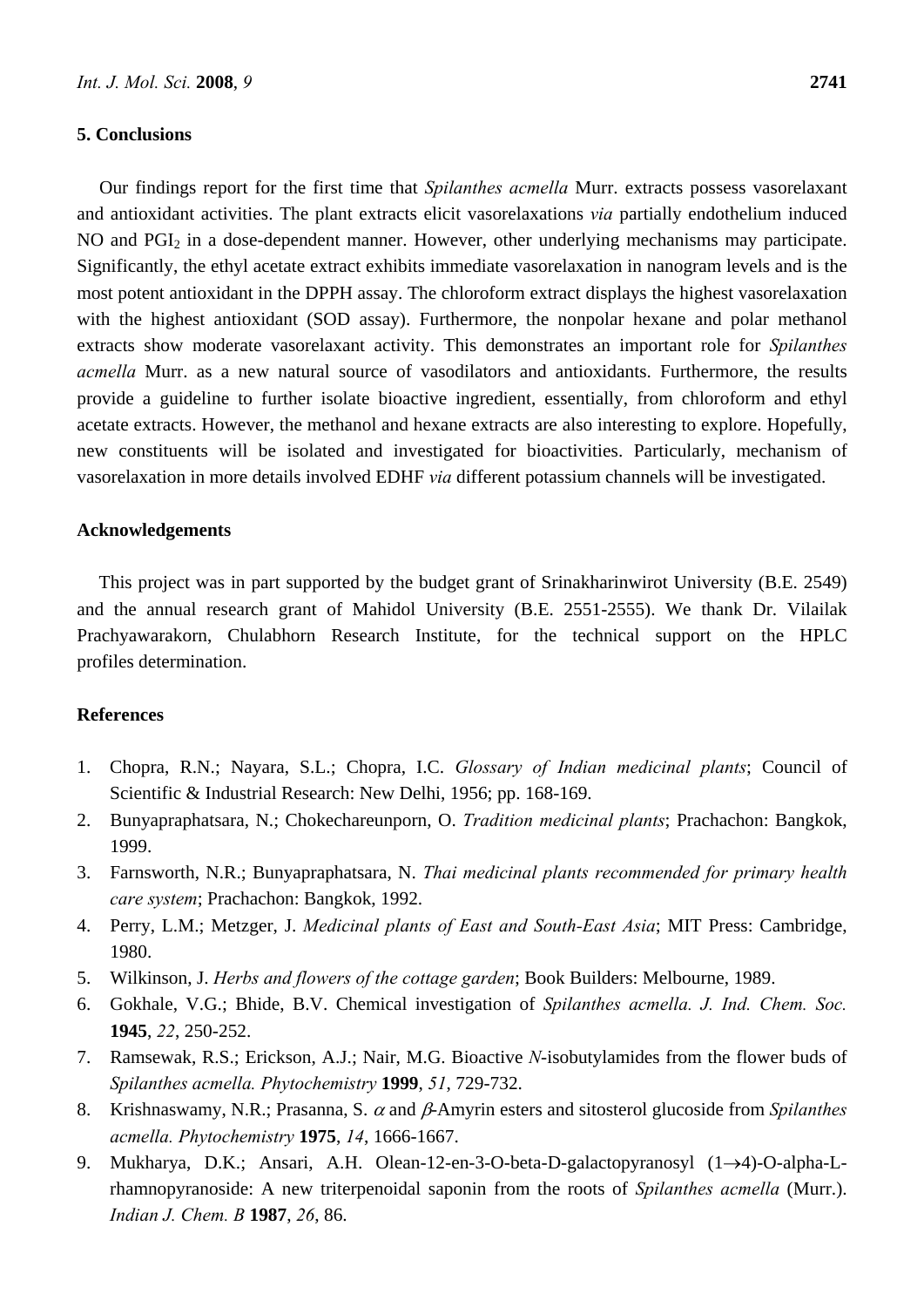- 10. Saengsirinavin, C.; Vanveerakul B.; Chalermsanyakorn, P. Local anesthetic action of *Spilanthes acmella* Murr. *Siriraj Hospital Gazazette* **1990**, *42*, 123-131.
- 11. Ansari, A.H.; Mukharya, D.K.; Saxena, V.K. Analgesic study of N-isobutyl-4,5-decadienamide isolated from the flowers of *Spilanthes acmella* (Murr). *Indian J. Pharm. Sci.* **1988**, *50*, 106.
- 12. Ratnasooriya, W.D.; Pieris, K.P.P. Attenuation of persistent pain and hyperalgesia by *Spilanthus acmella* flowers in rats. *Pharm. Biol.* **2005**, *43*, 614-619.
- 13. Saraf, D.K.; Dixit, V.K. *Spilanthes acmella* Murr.: Study on its extract spilanthol as larvicidal compound. *Asian J. Exp. Sci.* **2002**, *16*, 9-19.
- 14. Pitasawat, B.; Choochote, W.; Kanjanapothi, D.; Panthong, A.; Jitpakdi, A.; Chaithong, U. Screening for larvicidal activity of ten carminative plants. *Southeast Asian J. Trop. Med. Public Health* **1998**, *29*, 660-662.
- 15. Ekanem, A.P.; Wang, M.; Simon, J.E.; Moreno, D.A. Antiobesity properties of two African plants (*Afromomum meleguetta* and *Spilanthes acmella*) by pancreatic lipase inhibition. *Phytother. Res.* **2007**, *21*, 1253-1255.
- 16. Ratnasooriya, W.D.; Pieris, K.P.P.; Samaratunga, U.; Jayakody, J.R.A.C. Diuretic activity of *Spilanthes acmella* flowers in rats. *J. Ethnopharmacol.* **2004**, *91*, 317-320.
- 17. Pandey, H.K.; Rawut, P.S.; Kumar, N.; Gauri, S. A herbal formulation for toothache and related disorders and a process for preparation thereof. IN Patent 2004DE00260, *Chem. Abstr.* **2007**, *147*, 350526.
- 18. Adler, R.J. Compositions for the acute and/or long term treatment of periodontal diseases using herb extracts. Eur Patent WO 2006059196, *Chem. Abstr.* **2006**, *145*, 14791.
- 19. Bajarang, B.B. Invention of herbal drug against HIV infection/AIDS. IN Patent 2005MU01512, *Chem. Abstr.* **2007**, *147*, 413250.
- 20. Quignard, J.F.; Félétou, M.; Thollon, C.; Vilaine, J.P.; Duhault, J.; Vanhoutte, P.M. Potassium ions and endothelium-derived hyperpolarizing factor in guinea-pig carotid and porcine coronary arteries. *Br. J. Phrmacol.* **1999**, *127*, 27-34.
- 21. Ferrer, M.; Marin, J.; Encabo, A.; Alonso, M.J.; Balfagón, G. Role of K<sup>+</sup> channels and sodium pump in the vasodilatation induced by acetylcholine, nitric oxide and cyclic GMP in the rabbit aorta. *Gen. Pharmacol.* **1999**, *33*, 35-41.
- 22. Edwards, G.; Dora, K.A.; Gardener, M.J.; Garland, C.J.; Weston, A.H. K<sup>+</sup> is an endotheliumderived hyperpolarizing factor in rat arteries. *Nature* **1998**, *396*, 269-272.
- 23. Zardi, E.M.; Dobrina, A.; Amoroso, A.; Afeltra, A. Prostacyclin in liver disease: A potential therapeutic option. *Expert Opin. Biol .Ther.* **2007**, *7*, 785-790.
- 24. Piccinelli, A.L.; Arana, S.; Caceres, A.; Bianca, R.E.V.; Sorrentino, R.; Rastrelli, L. New lignans from the roots of *Valeriana prionophylla* with antioxidative and vasorelaxant activities. *J. Nat. Prod.* **2004**, *67*, 1135-1140.
- 25. Zamblé, A.; Martin-Nizard, F.; Sahpaz, S.; Hennebelle, T.; Staels, B.; Bordet, R.; Duriez, P.; Brunet, C.; Bailleul, F. Vasoactivity, antioxidant and aphrodisiac properties of *Caesalpinia benthamiana* roots. *J. Ethnopharmacol.* **2008**, *116*, 112-119.
- 26. Rodríguez-Rodríguez, R.; Herrera, M.D.; Perona J.S.; Ruiz-Gutiérrez, V. Potential vasorelaxant effects of oleanolic acid and erythrodiol, two triterpenoids contained in 'orujo' olive oil, on rat aorta. *Br. J. Nutr.* **2004**, *92*, 635-642.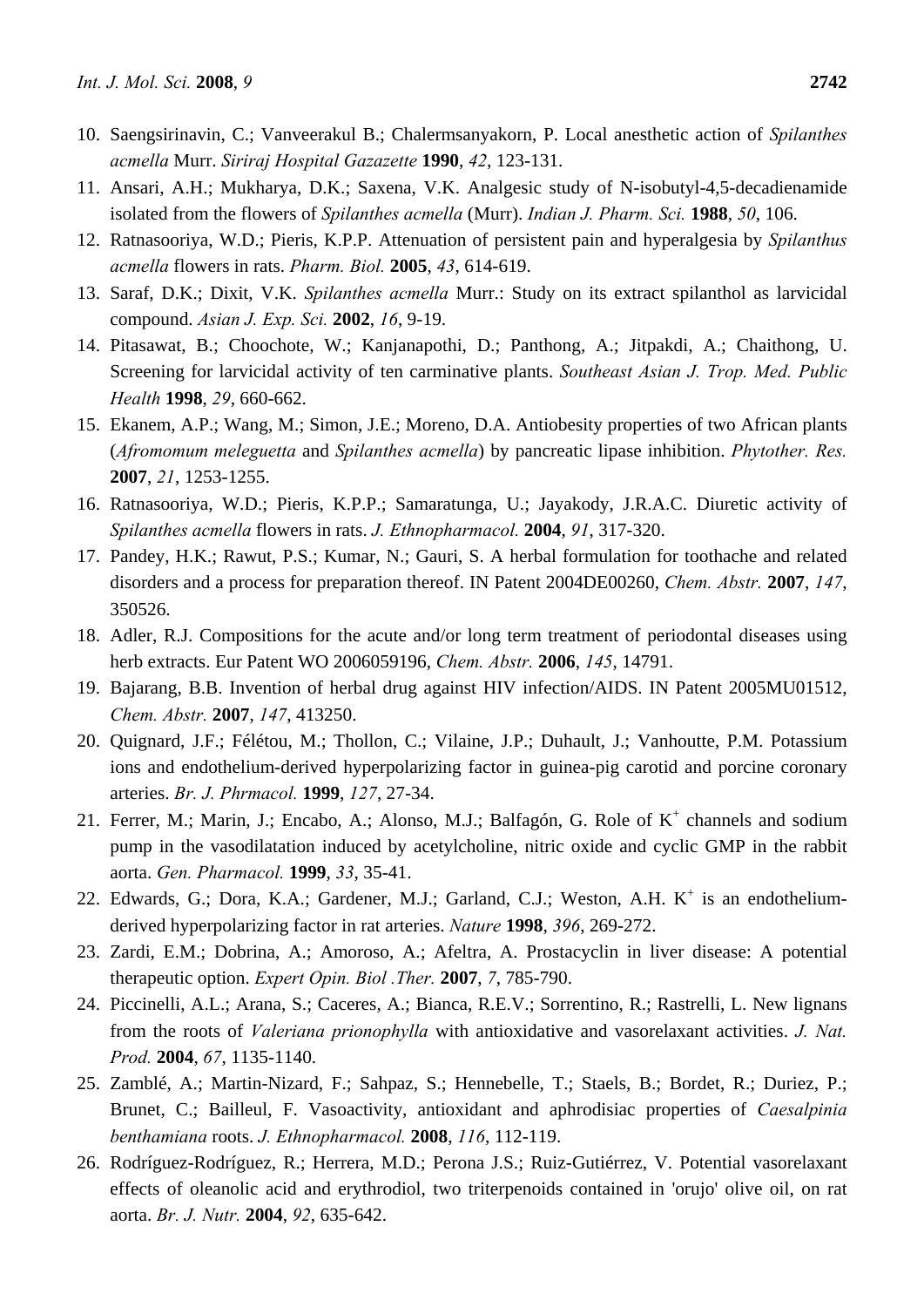- 27. Demirci, B.; McKeown, P.P.; Bayraktutan DVM, U. The bimodal regulation of vascular function by superoxide anion: Role of endothelium. *BMB rep.* **2008**, *41*, 223-229.
- 28. Shin, J.I.; Lee, Y.K.; Kim, Y.M.; Hwang, J.T.; Park, O.J. Possible link between NO concentrations and COX-2 expression in systems treated with soy-isoflavones**.** *Ann. N. Y. Acad. Sci.* **2007**, *1095*, 564-573.
- 29. Zenebe, W.; Pechánová, O.; Andriantsitohaina, R. Red wine polyphenols induce vasorelaxation by increased nitric oxide bioactivity. *Physiol. Res.* **2003**, *52*, 425-432.
- 30. Villa, I.C.; Vera, R.; Galisteo, M.; O'Valle, F.; Romero, M.; Zarzuelo, A.; Duarte, J. Endothelial nitric oxide production stimulated by bioflavonoid chrysin in rat isolated arota. *Planta. Med.* **2005**, *71*, 829-834.
- 31. Norton, C.; Kalea, A.Z.; Harris, P.D.; Klimis-Zacas, D.J. Wild blueberry-rich diets affect the contractile machinery of the vascular smooth muscle in the Sprague-Dawley rat. *J. Med. Food* **2005**, *8*, 8-13.
- 32. DalBó, S.; Moreira, E.G.; Brandão, F.C.; Horst, H.; Pizzolatti. M.G.; Micke, G.A.; Ribeiro-do-Valle, R.M. Mechanisms underlying the vasorelaxant effect induced by proanthocyanidin-rich fraction from *Croton celtidifolius* in rat small resistance arteries. *J. Pharmacol. Sci.* **2008**, *106*, 234-241.
- 33. Bate-Smith, E.C.; Swain, T. The isolation of 2,4,4'-trihydroxychalcone from yellow varieties of *Dahlia variabilis*. *J. Chem. Soc.* **1953**, 2185-2187.
- 34. Prachayasittikul, S.; Buraparuangsang, P.; Worachartcheewan, A.; Isarankura-Na-Ayudhya, C.; Ruchirawat, S.; Prachayasittikul, V. Antimicrobial and antioxidative activities of bioactive constituents from *Hydnophytum formicarum* Jack. *Molecules* **2008**, *13*, 904-921.
- 35. Baisch, A.L.M.; Urban, H.; Ruiz, A.N. Endothelium-dependent vasorelaxing activity of aqueous extracts of lyophilized seeds of *Casimiroa edulis* (AE*Ce*) on rat mesenteric arterial bed. *J. Ethnopharmacol.* **2004**, *95*, 163-167.
- 36. Dongmo, A.B.; Azebaze, A.G.B.; Nguelefack, T.B.; Ouahouo, B.M.; Sontia, B.; Meyer, M.; Nkengfack, A.E.; Kamanyi, A.; Vierling, W. Vasodilator effect of the extracts and some coumarins from the stem bark of *Mammea africana* (Guttiferae). *J. Ethnopharmacol.* **2007**, *111*, 329-334.
- 37. Jiang, H.D.; Cai, J.; Xu, J.-H.; Zhou, X.-M.; Xia, Q. Endothelium-dependent and direct relaxation induced by ethyl acetate extract from Flos Chrysanthemi in rat thoracic aorta. *J. Ethnopharmacol.* **2005**, *101*, 221-226.
- 38. Yin, H.H.; Kang, D.G.; Choi, D.H.; Kwon, T.O.; Lee, H.S. Screening of vasorelaxant activity of some medicinal plants used in Oriental medicines. *J. Ethnopharmacol.* **2005**, *99*, 113-117.
- 39. Magos, G.A.; Mateos, J.C.; Páez, E.; Fernández, G.; Lobato, C.; Márquez, C.; Enríquez, R.G. Hypotensive and vasorelaxant effects of the procyanidin fraction from *Guazuma ulmifolia* bark in normotensive and hypertensive rats. *J. Ethnopharmacol.* **2008**, *117*, 58-68.
- 40. Siemonsma, J.S.; Piluck, K. *Plant resources of South East Asia No 8 Vegetable*; Pudoc Scientific Publishers: Wageningen, The Netherlands, 1993.
- 41. Woodman, O.L.; Wongsawatkul, O.; Sobey, C.G. Contribution of nitric oxide, cyclic GMP and K+ channel to acetylcholine induced dilation of rat conduit and resistance arteries. *Clin. Exp. Pharmacol. Toxicol.* **2000**, *27*, 32-34.